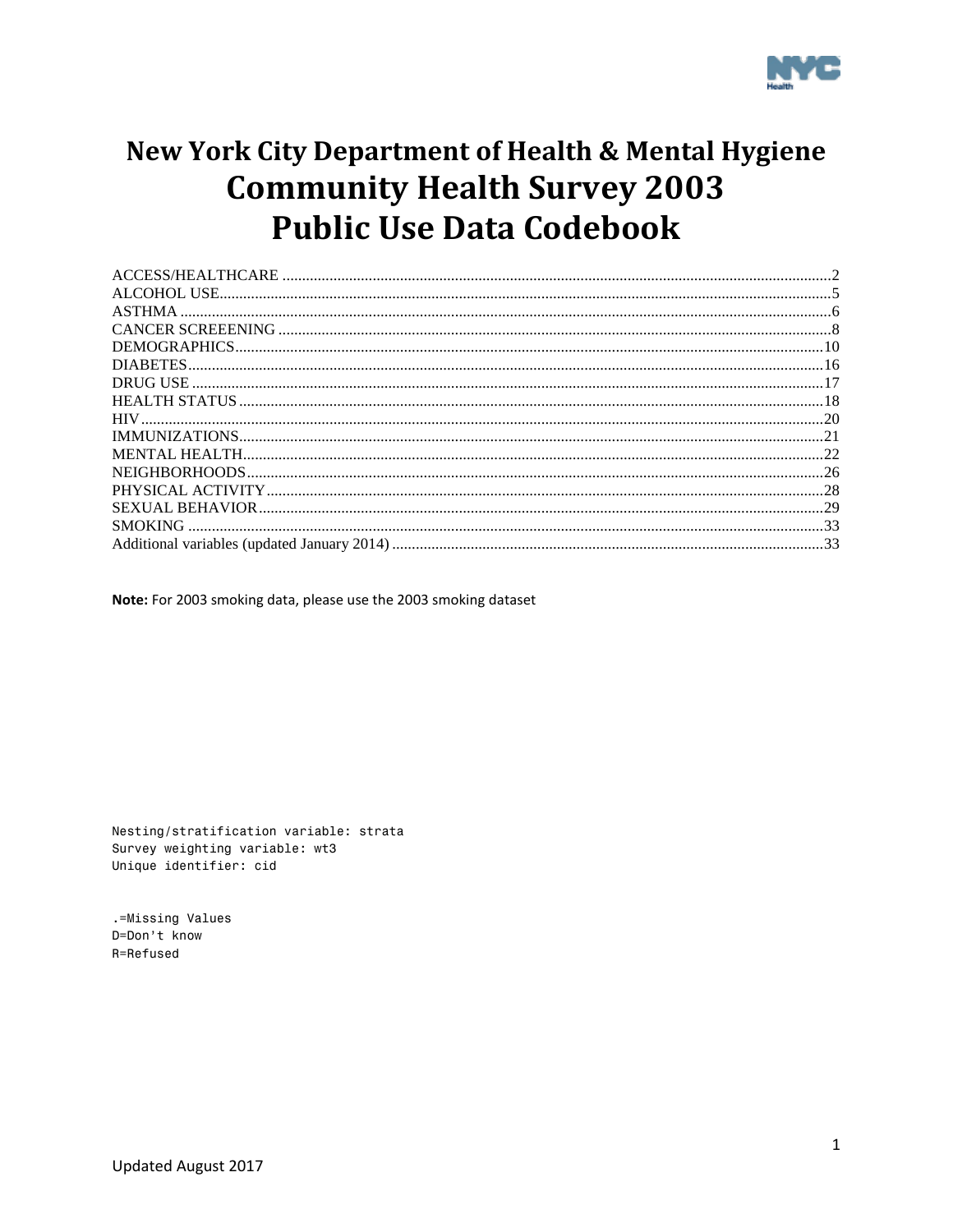

### <span id="page-1-0"></span>**ACCESS/HEALTHCARE**

Type of health insurance

 $\overline{\text{Variable}} = \text{insure03}$  Format = intype. Weighting Variable = wt3

|       |                       |           | Raw     | Weighted |
|-------|-----------------------|-----------|---------|----------|
| Value | Value Label           | Frequency | Percent | Percent  |
| D     | D                     | 29        | 0.3     | ٠.       |
| R     | R                     | 24        | 0.2     | ٠.       |
| 1     | Employer/Private/self | 4607      | 47.0    | 46.6     |
| 3     | Medicare              | 1194      | 12.2    | 11.5     |
| 4     | Medicaid              | 2363      | 24.1    | 23.6     |
| 5     | Other                 | 466       | 4.8     | 5.3      |
| 6     | Uninsured             | 1119      | 11.4    | 13.0     |
|       |                       |           |         |          |

Insured: Yes/No

Variable = insured Format = yesno. Weighting Variable = wt3

| Value | Value<br>Label | Frequency | Raw<br>Percent | Weighted<br>Percent |
|-------|----------------|-----------|----------------|---------------------|
| D     | D              | 29        | 0.3            | ٠                   |
| R     | R              | 24        | 0.2            | ٠                   |
| 1     | Yes            | 8630      | 88.0           | 87.0                |
| 2     | No             | 1119      | 11.4           | 13.0                |
|       |                |           |                |                     |

As far as you know, is your health insurance a managed care plan? (Among those with insurance) Variable = managedcare Format = yesno. Weighting Variable = wt3

| Value | Value<br>Label | Frequency | Raw<br>Percent | Weighted<br>Percent |
|-------|----------------|-----------|----------------|---------------------|
| ٠     | ٠              | 1172      | 12.0           | ٠                   |
| D     | D              | 550       | 5.6            | ٠                   |
| R     | R              | 13        | 0.1            | ٠                   |
| 1     | Yes            | 5344      | 54.5           | 66.8                |
| 2     | No             | 2723      | 27.8           | 33.2                |

Were you without health insurance at any point during the last 12 months? (Among those currently insured)

Variable = insuredallyr Format = allyear. Weighting Variable = wt3

|       |                                    |           | Raw     | Weighted |
|-------|------------------------------------|-----------|---------|----------|
| Value | Value Label                        | Frequency | Percent | Percent  |
|       | $\blacksquare$                     | 1172      | 12.0    |          |
| D     | D                                  | 75        | 0.8     |          |
| R     | R                                  | 9         | 0.1     |          |
|       | Continuously insured past 12m      | 7594      | 77.5    | 87.8     |
| 2     | Insured now but uninsured past 12m | 952       | 9.7     | 12.2     |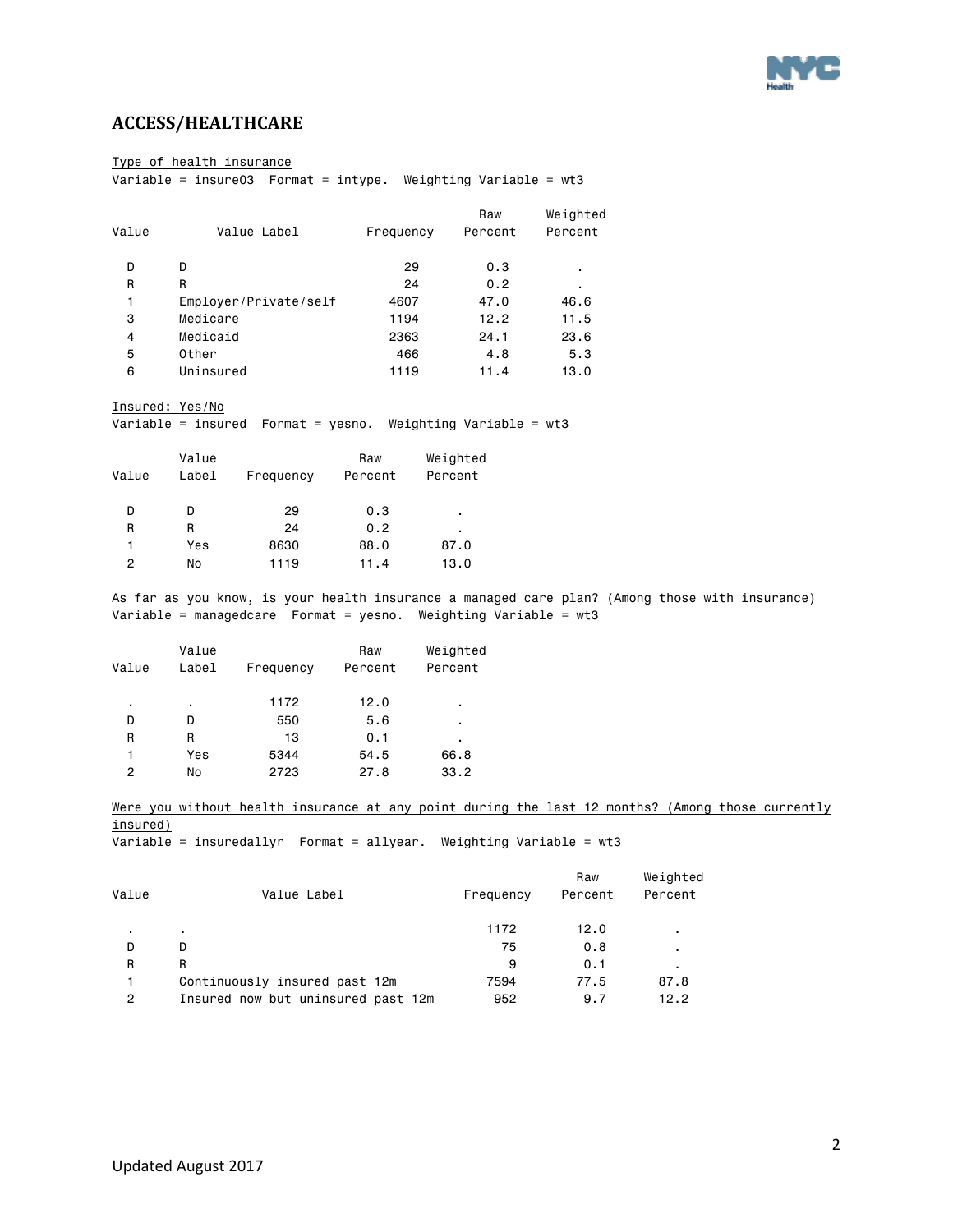

### How long have you been without any kind of health insurance coverage? (Among uninsured) Variable = timenocoverage Format = nocover. Weighting Variable = wt3

| Value | Value Label           | Frequency | Raw<br>Percent | Weighted<br>Percent |
|-------|-----------------------|-----------|----------------|---------------------|
| ٠     | ٠                     | 8683      | 88.6           | ٠                   |
| D     | D                     | 49        | 0.5            | ٠                   |
| R     | R                     | 6         | 0.1            | $\blacksquare$      |
| 1     | $\leq$ 6 months       | 219       | 2.2            | 20.0                |
| 2     | 7 months $ <$ 2 years | 236       | 2.4            | 22.7                |
| 3     | $>= 2$<br>vears       | 609       | 6.2            | 57.3                |
|       |                       |           |                |                     |

Do you have one person you think of as your personal doctor or health care provider? Variable = pcp Format = yesno. Weighting Variable = wt3

| Value | Value<br>Label | Frequency | Raw<br>Percent | Weighted<br>Percent |
|-------|----------------|-----------|----------------|---------------------|
| D     | D              | 63        | 0.6            | ٠                   |
| R     | R              | 11        | 0.1            | ٠                   |
| 1     | Yes            | 7603      | 77.6           | 75.7                |
| 2     | No             | 2125      | 21.7           | 24.3                |

In the last 12 months, was there any time when you did NOT fill a prescription for medicine because of the COST?

 $\overline{\text{Variable}} = \text{diamffillin}$  Format = yesno. Weighting Variable = wt3

Variable = didntseedr Format = yesno. Weighting Variable = wt3

| Value | Value<br>Label | Frequency | Raw<br>Percent | Weighted<br>Percent |
|-------|----------------|-----------|----------------|---------------------|
| D     | D              | 46        | 0.5            | ٠                   |
| R     | R              | 11        | 0.1            | ٠                   |
| 1     | Yes            | 1428      | 14.6           | 15.1                |
| 2     | No             | 8317      | 84.9           | 84.9                |

In the last 12 months, was there any time when you had a medical problem but DID NOT go to a doctor or clinic because of the COST?

| Value | Value<br>Label | Frequency | Raw<br>Percent | Weighted<br>Percent |
|-------|----------------|-----------|----------------|---------------------|
| D     | D              | 21        | 0.2            | ٠                   |
| R     | R              | 9         | 0.1            | ٠                   |
| 1     | Yes            | 1344      | 13.7           | 14.7                |
| 2     | No             | 8428      | 86.0           | 85.3                |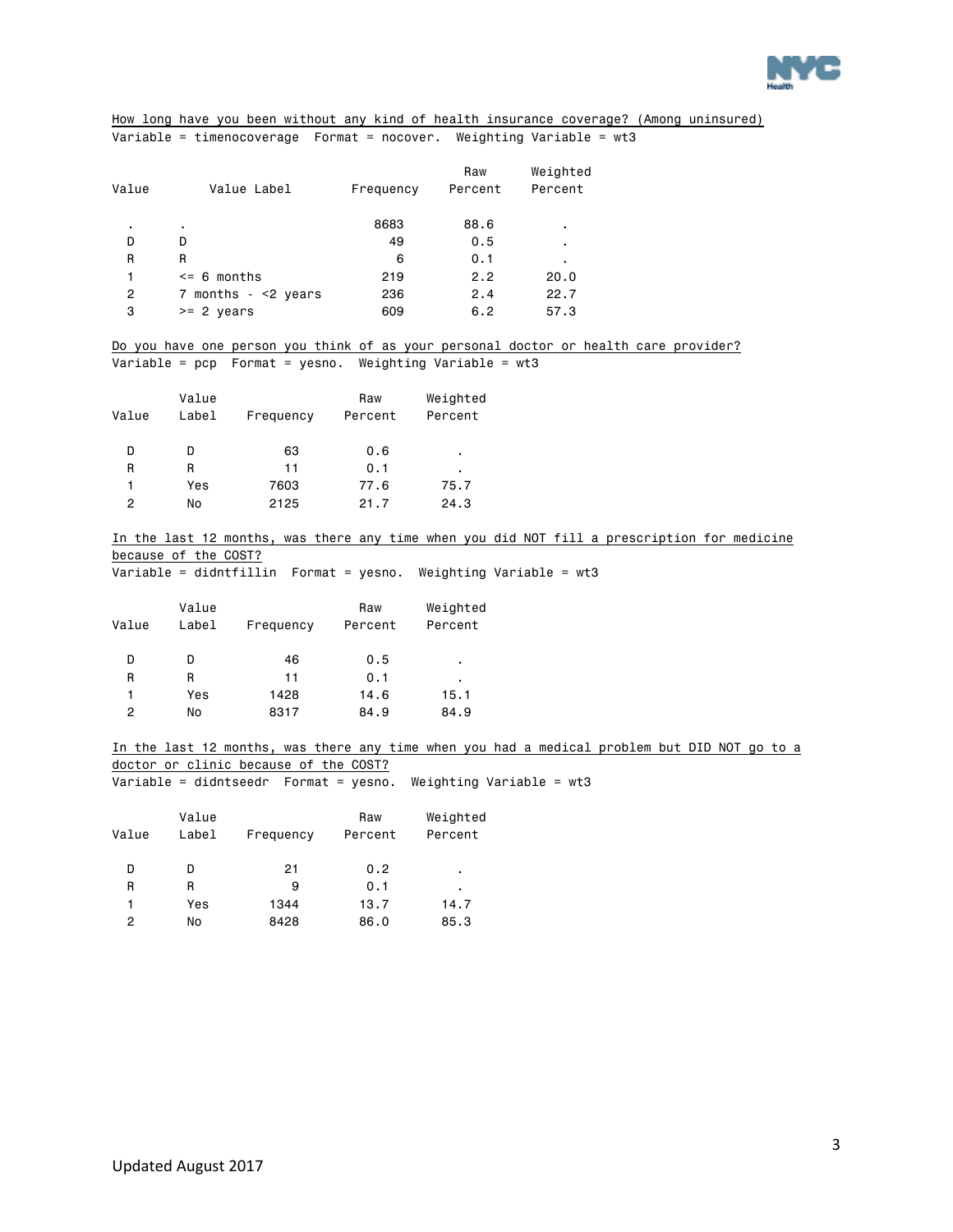

When you are sick or need advice about your health, to which one of the following places do you usually go?

Variable = sickadvice Format = advice. Weighting Variable = wt3

| Value          | Value Label                  | Frequency | Raw<br>Percent | Weighted<br>Percent |
|----------------|------------------------------|-----------|----------------|---------------------|
| D              | D                            | 183       | 1.9            | ٠                   |
| R              | R                            | 18        | 0.2            | ٠                   |
|                | Private Dr                   | 6525      | 66.6           | 67.9                |
| $\overline{2}$ | Community Health Center      | 650       | 6.6            | 6.9                 |
| 3              | A hospital outpatient clinic | 1015      | 10.4           | 10.4                |
| $\overline{4}$ | A hospital ER/Urgent center  | 891       | 9.1            | 9.5                 |
| 5              | Alternative HCP              | 212       | 2.2            | 2.3                 |
| 6              | Other                        | 308       | 3.1            | 3.0                 |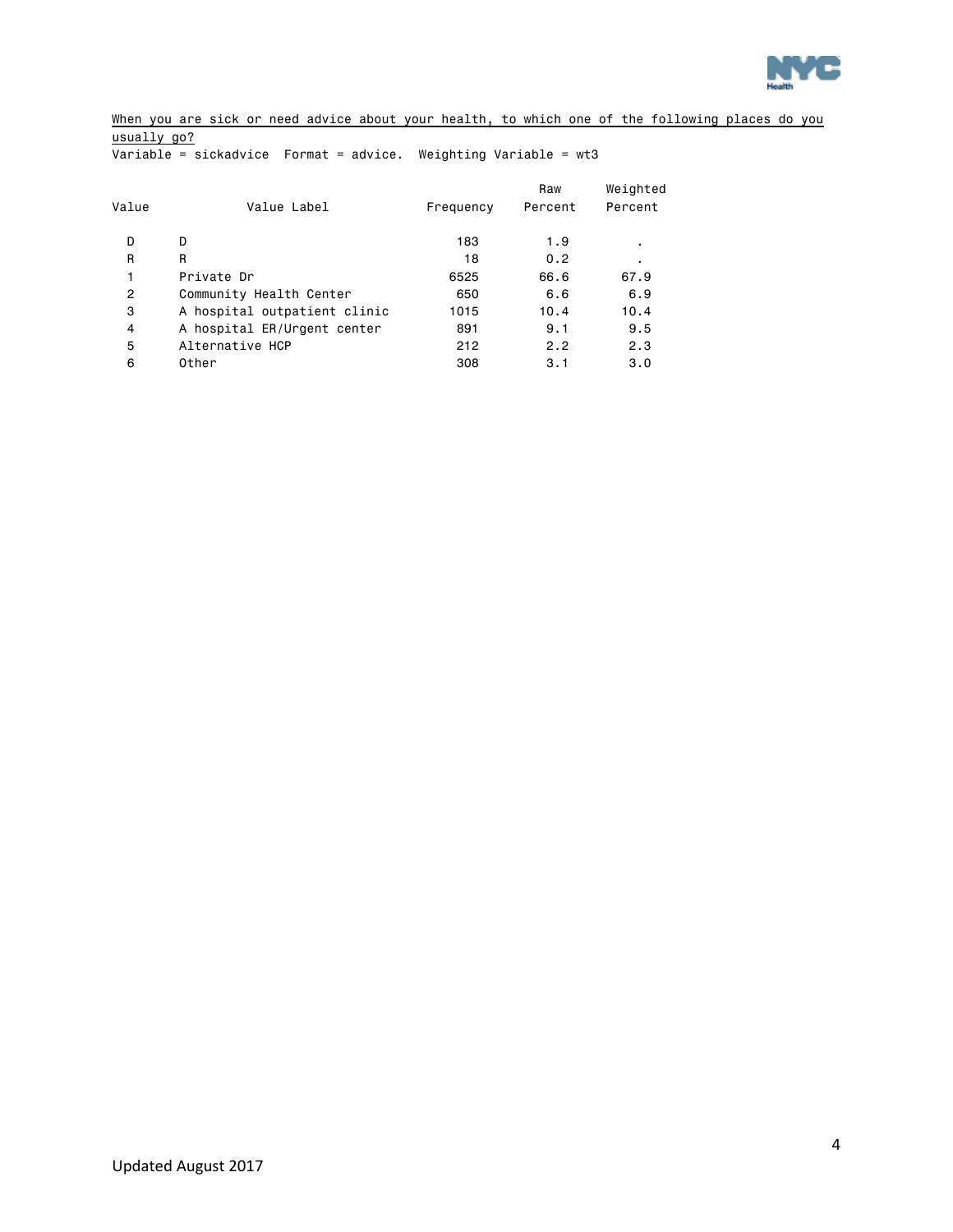

### <span id="page-4-0"></span>**ALCOHOL USE**

### Had at least 1 drink of any alcoholic beverage in past 30 days Variable = drinker Format = yesno. Weighting Variable = wt3

| Value | Value<br>Label | Frequency | Raw<br>Percent | Weighted<br>Percent |
|-------|----------------|-----------|----------------|---------------------|
| ٠     | ٠              | 120       | 1.2            | ٠                   |
|       | Yes            | 5036      | 51.4           | 51.8                |
| 2     | No             | 4646      | 47.4           | 48.2                |
|       |                |           |                |                     |

One or more episodes of Binge drinking (>= 5 drinks on one occassion) in the past 30 days Variable = binge Format = yesno. Weighting Variable = wt3

| Value | Value<br>Label | Frequency | Raw<br>Percent | Weighted<br>Percent |
|-------|----------------|-----------|----------------|---------------------|
| ٠     | ٠              | 120       | 1.2            | ٠                   |
| D     | D              | 79        | 0.8            | ٠                   |
| R     | R              | 17        | 0.2            | ٠                   |
| 1     | Yes            | 1280      | 13.1           | 14.2                |
| 2     | No             | 8306      | 84.7           | 85.8                |

On the days when you drank, about how many drinks did you drink on average? (per day) Variable = averagedrink Format = Weighting Variable = wt1

Value Frequency

|               | 232  |
|---------------|------|
| $\Omega$      | 4646 |
| $0.03 - 27.4$ | 4692 |

#### Heavy drinking (more than 2 drinks a day for men, more than 1 drink a day for women) Variable = heavydrink Format = yesno. Weighting Variable = wt3

| Value | Value<br>Label | Frequency | Raw<br>Percent | Weighted<br>Percent |
|-------|----------------|-----------|----------------|---------------------|
| ٠     | ٠              | 232       | 2.4            | ٠                   |
|       | Yes            | 463       | 4.7            | 5.1                 |
| 2     | No             | 9107      | 92.9           | 94.9                |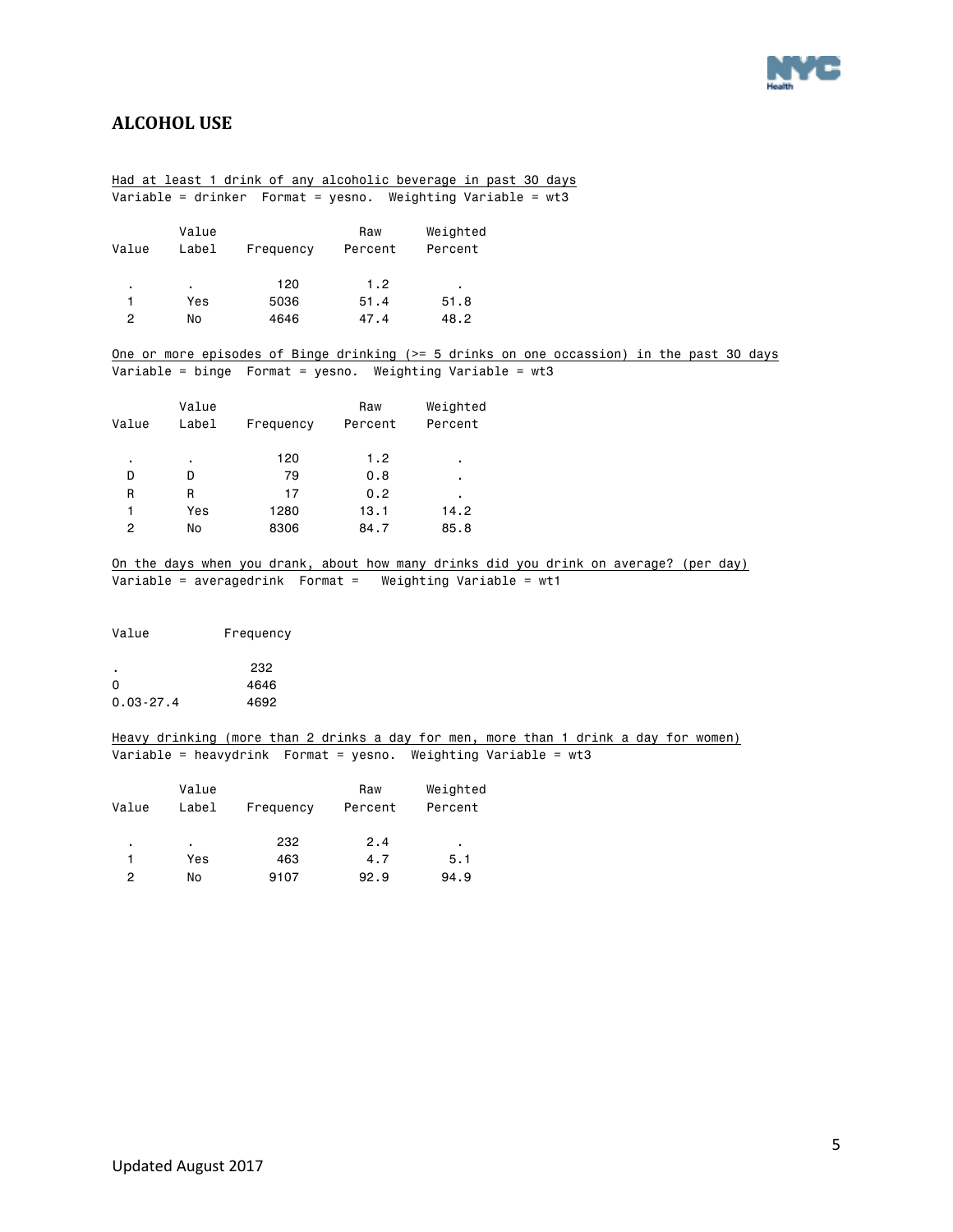

### <span id="page-5-0"></span>**ASTHMA**

### Have you ever been told by a doctor, nurse or other health professional that you had asthma? Variable = everasthma Format = yesno. Weighting Variable = wt3

| Value | Value<br>Label | Frequency | Raw<br>Percent | Weighted<br>Percent |
|-------|----------------|-----------|----------------|---------------------|
| D     | D              | 20        | 0.2            | ٠                   |
| R     | R              | 5         | 0.1            | ٠                   |
| 1     | Yes            | 1272      | 13.0           | 12.0                |
| 2     | No             | 8505      | 86.8           | 88.0                |

Do you currently have asthma?

Variable = currentasthma Format = yesno. Weighting Variable = wt3

| Value | Value<br>Label | Frequency | Raw<br>Percent | Weighted<br>Percent |
|-------|----------------|-----------|----------------|---------------------|
| ٠     | ٠              | 31        | 0.3            | ٠                   |
|       | Yes            | 509       | 5.2            | 4.6                 |
| 2     | No             | 9262      | 94.5           | 95.4                |

Number of emergency room or urgent care visits in the past 12 months due to asthma (Among those with current asthma, continuous)

Variable = numedvisit Format = Weighting Variable = wt3

| Frequency |
|-----------|
| 9293      |
| я         |
| 2         |
| 499       |
|           |

Number of emergency room or urgent care visits in the past 12 months due to asthma (Among those with current asthma)

Variable = edvisit Format = edvisit. Weighting Variable = wt3

|       | Value     |           | Raw     | Weighted |
|-------|-----------|-----------|---------|----------|
| Value | Label     | Frequency | Percent | Percent  |
| ٠     | ٠         | 9293      | 94.8    | ٠        |
| D     | D         | 8         | 0.1     | ٠        |
| R     | R         | 2         | 0.0     | ٠        |
| 1     | 0 visit   | 268       | 2.7     | 56.1     |
| 2     | 1 visit   | 73        | 0.7     | 13.6     |
| 3     | 2 visits  | 67        | 0.7     | 13.3     |
| 4     | 3+ visits | 91        | 0.9     | 17.0     |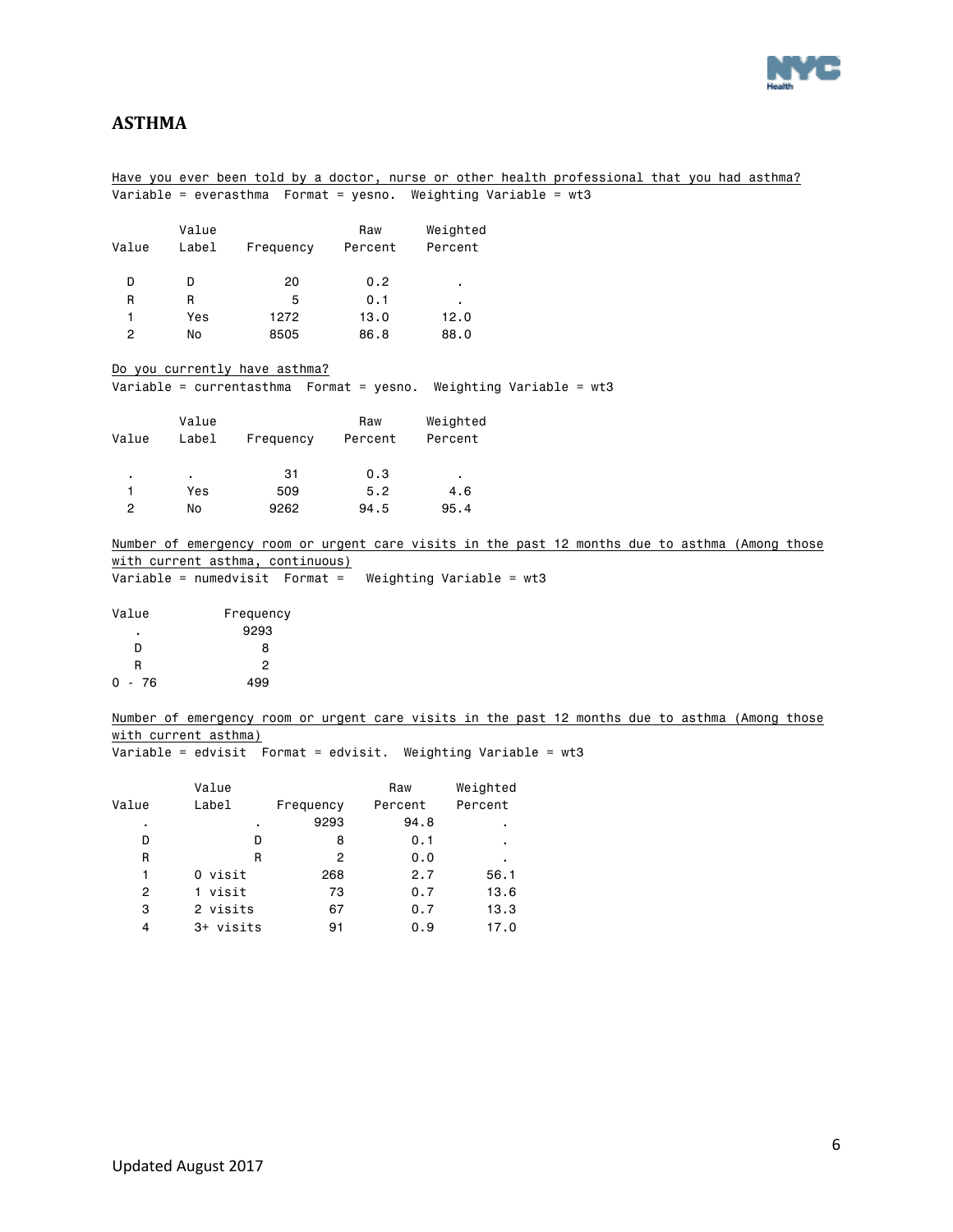

Has a doctor or other health professional EVER given you an asthma management plan? (Among those with current asthma)

Variable = asthma4 Format = yesno. Weighting Variable = wt3

|       | Value |           | Raw     | Weighted |
|-------|-------|-----------|---------|----------|
| Value | Label | Frequency | Percent | Percent  |
|       |       |           |         |          |
| ٠     | ٠     | 8551      | 87.2    | ٠.       |
| D     | D     | 16        | 0.2     | ٠.       |
| R     | R     | 5         | 0.1     | ٠        |
| 1     | Yes   | 352       | 3.6     | 28.2     |
| 2     | No    | 878       | 9.0     | 71.8     |
|       |       |           |         |          |

How long ago did you receive an asthma management plan? (among those with current asthma) Variable = amp Format = amp. Weighting Variable = wt3

| Value | Value Label   | Frequency | Raw<br>Percent | Weighted<br>Percent |
|-------|---------------|-----------|----------------|---------------------|
| ٠.    | ٠             | 9300      | 94.9           | ٠                   |
| D     | D             | 4         | 0.0            | ٠                   |
| 1     | Never         | 300       | 3.1            | 61.9                |
| 2     | $<$ 1 year    | 151       | 1.5            | 30.2                |
| 3     | $1 - 5$ vears | 28        | 0.3            | 4.4                 |
| 4     | $>=3$ years   | 19        | 0.2            | 3.5                 |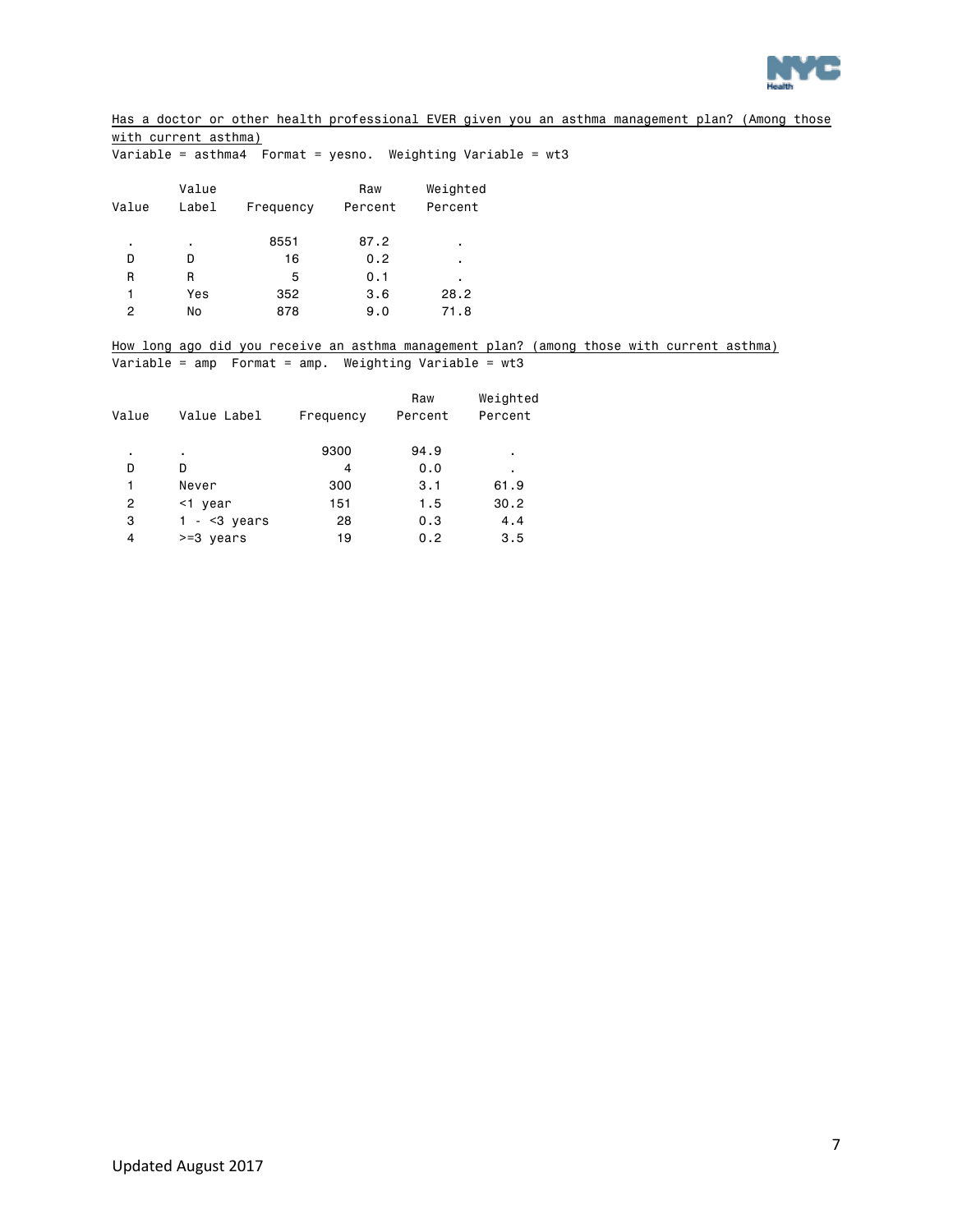

### <span id="page-7-0"></span>**CANCER SCREEENING**

|                       |                           | Have you ever had colonoscopy/sigmoidoscopy? (adults 50+ years)          |           |              |          |                                                                            |
|-----------------------|---------------------------|--------------------------------------------------------------------------|-----------|--------------|----------|----------------------------------------------------------------------------|
|                       |                           | Variable = colonosigmoidoscopy  Format = yesno. Weighting Variable = wt3 |           |              |          |                                                                            |
|                       |                           |                                                                          |           |              |          |                                                                            |
|                       | Value                     |                                                                          | Raw       | Weighted     |          |                                                                            |
| Value                 | Label                     | Frequency                                                                | Percent   | Percent      |          |                                                                            |
|                       |                           |                                                                          |           |              |          |                                                                            |
|                       | $\blacksquare$            | 6152                                                                     | 62.8      |              |          |                                                                            |
| D                     | D                         | 53                                                                       | 0.5       |              |          |                                                                            |
| R                     | R                         | 26                                                                       | 0.3       |              |          |                                                                            |
| $\mathbf{1}$          | Yes                       | 1844                                                                     | 18.8      | 50.0         |          |                                                                            |
| 2                     | No                        | 1727                                                                     | 17.6      | 50.0         |          |                                                                            |
|                       |                           | Ever had colonoscopy (Among all adults 50+)                              |           |              |          |                                                                            |
|                       |                           | Variable = evercolon03  Format = yesno. Weighting Variable = wt3         |           |              |          |                                                                            |
|                       | Value                     |                                                                          | Raw       | Weighted     |          |                                                                            |
| Value                 | Label                     | Frequency                                                                | Percent   | Percent      |          |                                                                            |
| $\blacksquare$        | $\blacksquare$            | 6153                                                                     | 62.8      | ٠            |          |                                                                            |
| D                     | D                         | 234                                                                      | 2.4       | ٠            |          |                                                                            |
| R                     | R                         | 33                                                                       | 0.3       |              |          |                                                                            |
| $\mathbf{1}$          | Yes                       | 1521                                                                     | 15.5      | 43.1         |          |                                                                            |
| $\mathbf{2}^{\prime}$ | No                        | 1861                                                                     | 19.0      | 56.9         |          |                                                                            |
|                       |                           |                                                                          |           |              |          |                                                                            |
|                       | Which exam was performed? |                                                                          |           |              |          |                                                                            |
|                       |                           |                                                                          |           |              |          | Variable = colonexamtype  Format = colonexamtype. Weighting Variable = wt3 |
|                       |                           |                                                                          |           |              |          |                                                                            |
|                       |                           |                                                                          |           | Raw          | Weighted |                                                                            |
| Value                 |                           | Value Label                                                              | Frequency | Percent      | Percent  |                                                                            |
|                       | ä,                        |                                                                          | 7959      | 81.2         |          |                                                                            |
| D                     | D                         |                                                                          | 181       | 1.9          |          |                                                                            |
| R                     | R                         |                                                                          | 7         | 0.1          |          |                                                                            |
| 1.                    | Colonscopy                |                                                                          | 1227      | 12.5         | 74.1     |                                                                            |
| $\overline{2}$        | Sigmoidoscopy             |                                                                          | 134       | 1.4          | 8.8      |                                                                            |
| 3                     | Both                      |                                                                          | 294       | 3.0          | 17.1     |                                                                            |
|                       |                           | Most recent sigmoidoscopy performed within 5 years (adults 50+ years)    |           |              |          |                                                                            |
|                       |                           | Variable = sigmoidoscopy5yr Format = sigmoid. Weighting Variable = wt3   |           |              |          |                                                                            |
|                       | Value                     |                                                                          | Raw       | Weighted     |          |                                                                            |
| Value                 | Label                     | Frequency                                                                | Percent   | Percent      |          |                                                                            |
|                       |                           |                                                                          |           |              |          |                                                                            |
| ٠                     | $\blacksquare$            | 6240                                                                     |           | 63.7         |          |                                                                            |
| D                     | D                         | 202                                                                      |           | 2.1          |          |                                                                            |
| 1                     | <= 5 years                | 317                                                                      |           | 3.2<br>9.4   |          |                                                                            |
| $\overline{c}$        | $> 5$ years               | 3043                                                                     |           | 31.0<br>90.6 |          |                                                                            |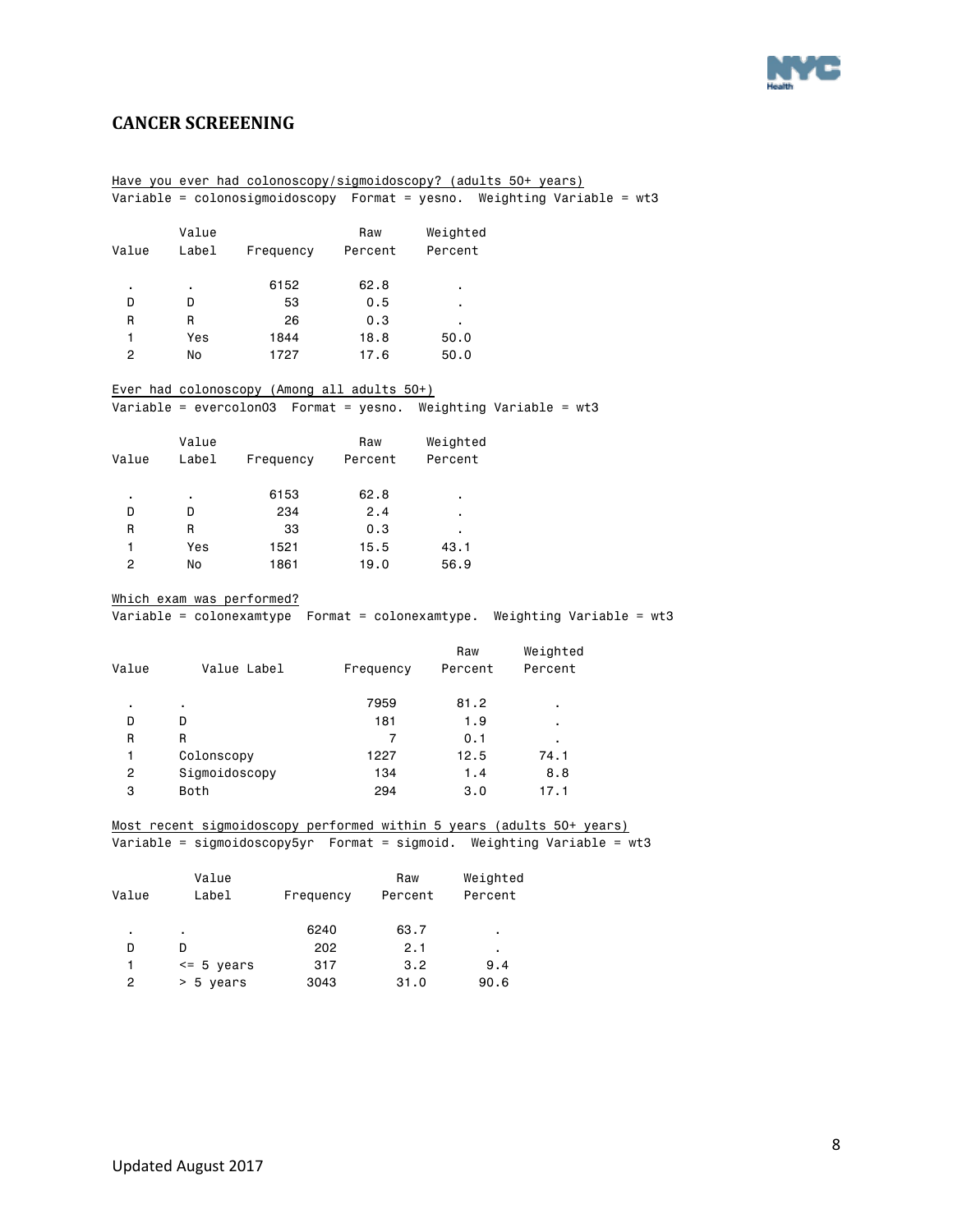

Most recent colonoscopy was performed more than ten years ago: Yes/No (Among those 50+) Variable = colonoscopy10yr Format = colon. Weighting Variable = wt3

| Value | Value Label        | Frequency | Raw<br>Percent | Weighted<br>Percent |
|-------|--------------------|-----------|----------------|---------------------|
| ٠     | ٠                  | 6232      | 63.6           | ٠                   |
| D     | D                  | 201       | 2.1            | $\blacksquare$      |
| R     | R                  | 10        | 0.1            | ٠                   |
| 1     | $\le$ =10 years    | 1450      | 14.8           | 41.5                |
| 2     | >10 years OR never | 1909      | 19.5           | 58.5                |

#### Ever had FOBT? (Among adults 50+ years)

Variable = fobt Format = yesno. Weighting Variable = wt3

|       | Value |           | Raw     | Weighted |
|-------|-------|-----------|---------|----------|
| Value | Label | Frequency | Percent | Percent  |
|       |       |           |         |          |
| ٠     | ٠     | 6155      | 62.8    | ٠        |
| D     | D     | 96        | 1.0     | ٠        |
| R     | R     | 27        | 0.3     | ٠        |
| 1     | Yes   | 2038      | 20.8    | 57.0     |
| 2     | No    | 1486      | 15.2    | 43.0     |
|       |       |           |         |          |

### Most recent recent blood stool test within the past year (Among adults 50+ years) Variable = fobt1yr Format = fobtone. Weighting Variable = wt3

| Value | Value<br>Label   | Frequency | Raw<br>Percent | Weighted<br>Percent |
|-------|------------------|-----------|----------------|---------------------|
|       |                  |           |                |                     |
| ٠     | ٠                | 6155      | 62.8           | ٠                   |
| D     | D                | 165       | 1.7            | ٠                   |
| R     | R                | 31        | 0.3            | ٠                   |
| 1     | year<br>$\leq$ 1 | 1120      | 11.4           | 31.9                |
| 2     | >1<br>vear       | 2331      | 23.8           | 68.1                |

Most recent recent blood stool test within the past two years (Among adults 50+ years) Variable = fobt2yr Format = fobttwo. Weighting Variable = wt3

|       | Value       |           | Raw     | Weighted |
|-------|-------------|-----------|---------|----------|
| Value | Label       | Frequency | Percent | Percent  |
| ٠     | ٠           | 6155      | 62.8    | ٠        |
| D     | D           | 165       | 1.7     | ٠        |
| R     | R           | 31        | 0.3     |          |
| 1     | $< 2$ years | 1478      | 15.1    | 42.4     |
| 2     | $> 2$ years | 1973      | 20.1    | 57.6     |
|       |             |           |         |          |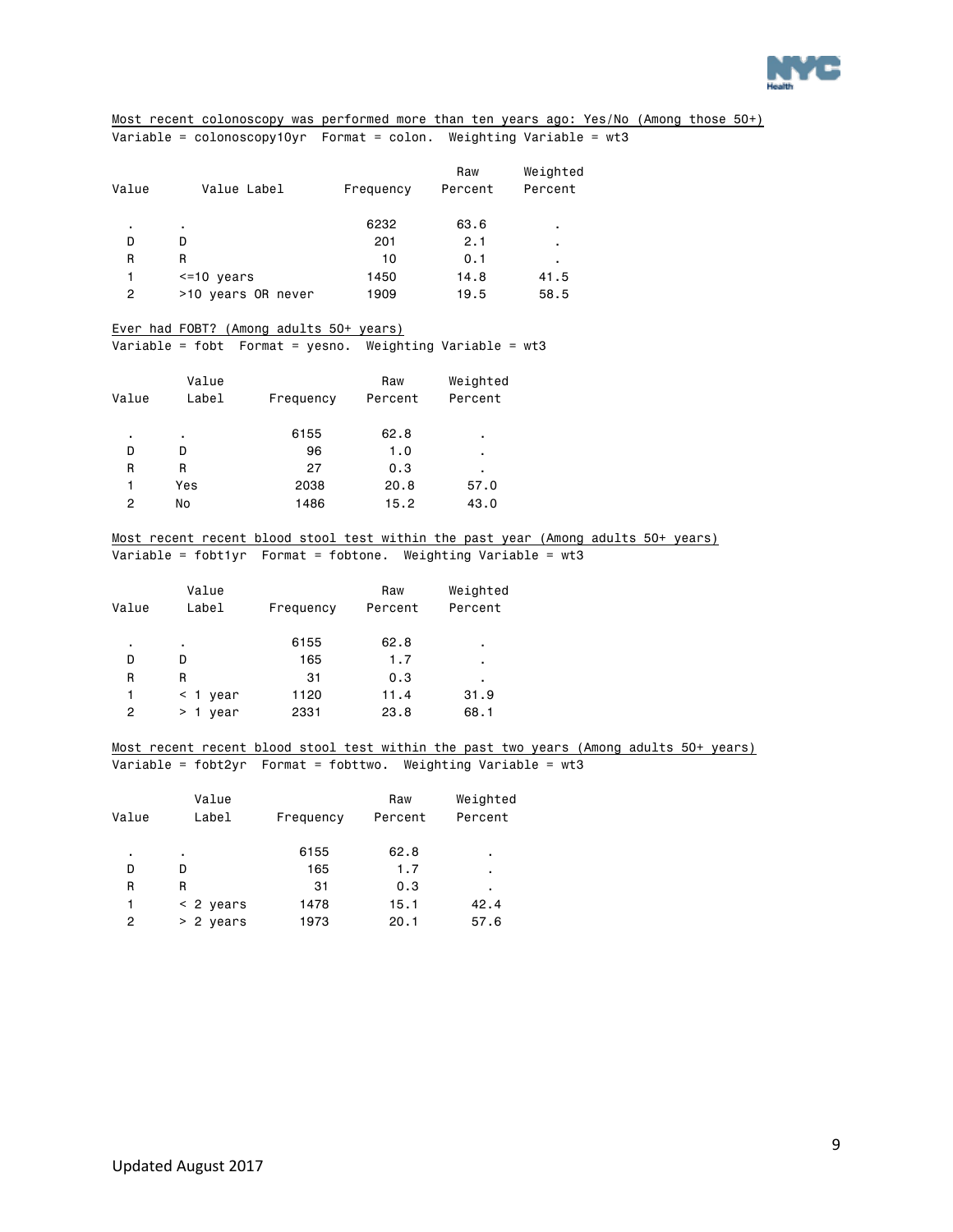

### <span id="page-9-0"></span>**DEMOGRAPHICS**

Age groups Variable = agegroup Format = agegrp. Weighting Variable = wt3 Value **Raw** Weighted Value Label Frequency Percent Percent . . 3 0.0 . D D 1 0.0 . R R 27 0.3 . 1 18 - 24 941 9.6 13.3 2 25 - 44 4225 43.1 41.6 3 45 - 64 2987 30.5 29.0 4 65+ 1618 16.5 16.1 Age groups (18 - 64 only) Variable = age18\_64 Format = age. Weighting Variable = wt3 Value Raw Weighted Value Label Frequency Percent Percent . . 1649 16.8 . 1 18 - 24 941 9.6 15.9 2 25 - 44 4225 43.1 49.5 3 45 - 64 2987 30.5 34.6 Age groups (25 years or older) Variable = age25up Format = age25up. Weighting Variable = wt3 Value Raw Weighted Value Label Frequency Percent Percent . . 972 9.9 . 1 25 - 44 4225 43.1 47.9<br>2 45 - 64 2987 30.5 33.5 2 45 - 64 2987 30.5 33.5 3 65+ 1618 16.5 18.6 Age groups (40 years or older) Variable = age40new Format = age40new. Weighting Variable = wt3 Value Raw Weighted Value Label Frequency Percent Percent . . 4241 43.3 . 1 40-44 956 9.8 17.0 2 45-64 2987 30.5 53.4 3 65+ 1618 16.5 29.6 Age groups (50 years or older) Variable = age50up Format = age50up. Weighting Variable = wt3 Value Raw Weighted Value Label Frequency Percent Percent . . 6133 62.6 . 1 50 - 64 2051 20.9 55.0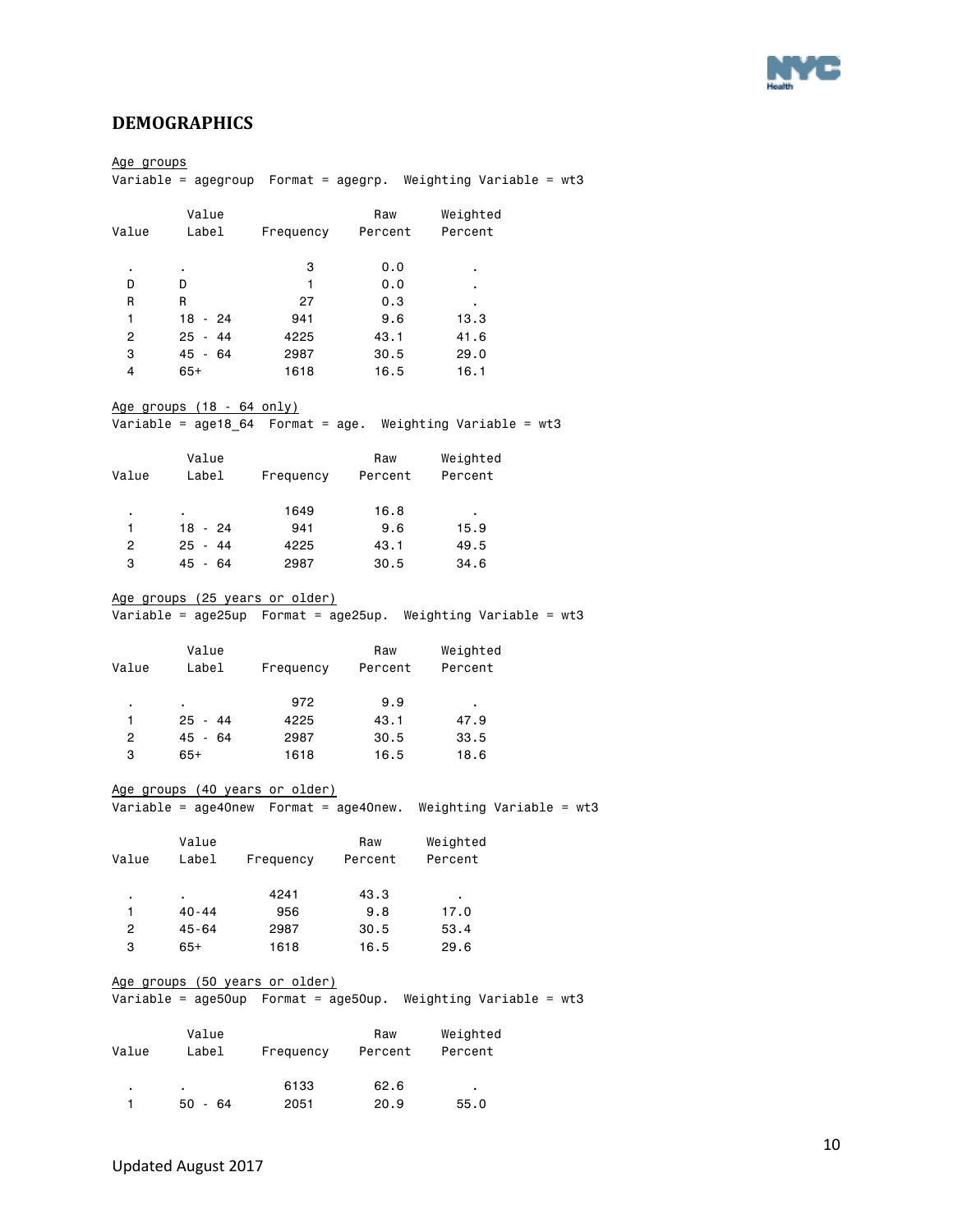

2 65+ 1618 16.5 45.0

#### Are you male or female?

Variable = sex Format = sex. Weighting Variable = wt3

| Value | Value<br>Label | Frequency | Raw<br>Percent | Weighted<br>Percent |
|-------|----------------|-----------|----------------|---------------------|
| 2     | Male           | 4193      | 42.8           | 46.2                |
|       | Female         | 5609      | 57.2           | 53.8                |

Please tell me which group best represents your Hispanic or Latino/a origin or ancestry Variable = demog55 Format = dem55f. Weighting Variable = wt3

| Value          | Value Label               | Frequency | Raw<br>Percent | Weighted<br>Percent |
|----------------|---------------------------|-----------|----------------|---------------------|
| ٠              |                           | 7405      | 75.5           |                     |
| D              | D                         | 10        | 0.1            |                     |
| R              | R                         |           | 0.1            |                     |
| 1              | Puerto Rican              | 987       | 10.1           | 36.8                |
| $\overline{2}$ | Cuban/Cuban American      | 51        | 0.5            | 2.0                 |
| 3              | Dominican                 | 521       | 5.3            | 22.2                |
| 4              | Mexican/Mexican-American  | 197       | 2.0            | 9.6                 |
| 5              | Central or South American | 454       | 4.6            | 22.1                |
| 6              | Other Latin American, or  | 68        | 0.7            | 2.8                 |
| $\overline{7}$ | Other Hispanic/Latino     | 71        | 0.7            | 3.1                 |
| 9              | Spanish                   | 31        | 0.3            | 1.4                 |
|                |                           |           |                |                     |

NOTE: Available with a Data Use Agreement. Please contact EpiDataRequest@health.nyc.gov

#### Which group represents your race/ethnicity?

Variable = newrace Format = newrace. Weighting Variable = wt3

| Value | Value Label            | Frequency | Raw<br>Percent | Weighted<br>Percent |
|-------|------------------------|-----------|----------------|---------------------|
|       | White                  | 4001      | 40.8           | 39.8                |
| 2     | Black                  | 2404      | 24.5           | 22.7                |
| 3     | Hispanic               | 2432      | 24.8           | 24.9                |
| 4     | Asian/Pacific Islander | 715       | 7.3            | 10.0                |
| 5     | Other                  | 250       | 2.6            | 2.5                 |

Marital Status

Variable = maritalstatus Format = marital. Weighting Variable = wt3

|             |           | Raw     | Weighted |
|-------------|-----------|---------|----------|
| Value Label | Frequency | Percent | Percent  |
|             |           |         |          |
|             |           |         | ٠.       |
| D           | 21        | 0.2     | ٠        |
| R           | 59        | 0.6     |          |
| Married     | 3642      | 37.2    | 43.2     |
| Divorced    | 1155      | 11.8    | 9.8      |
|             |           | 2       | 0.0      |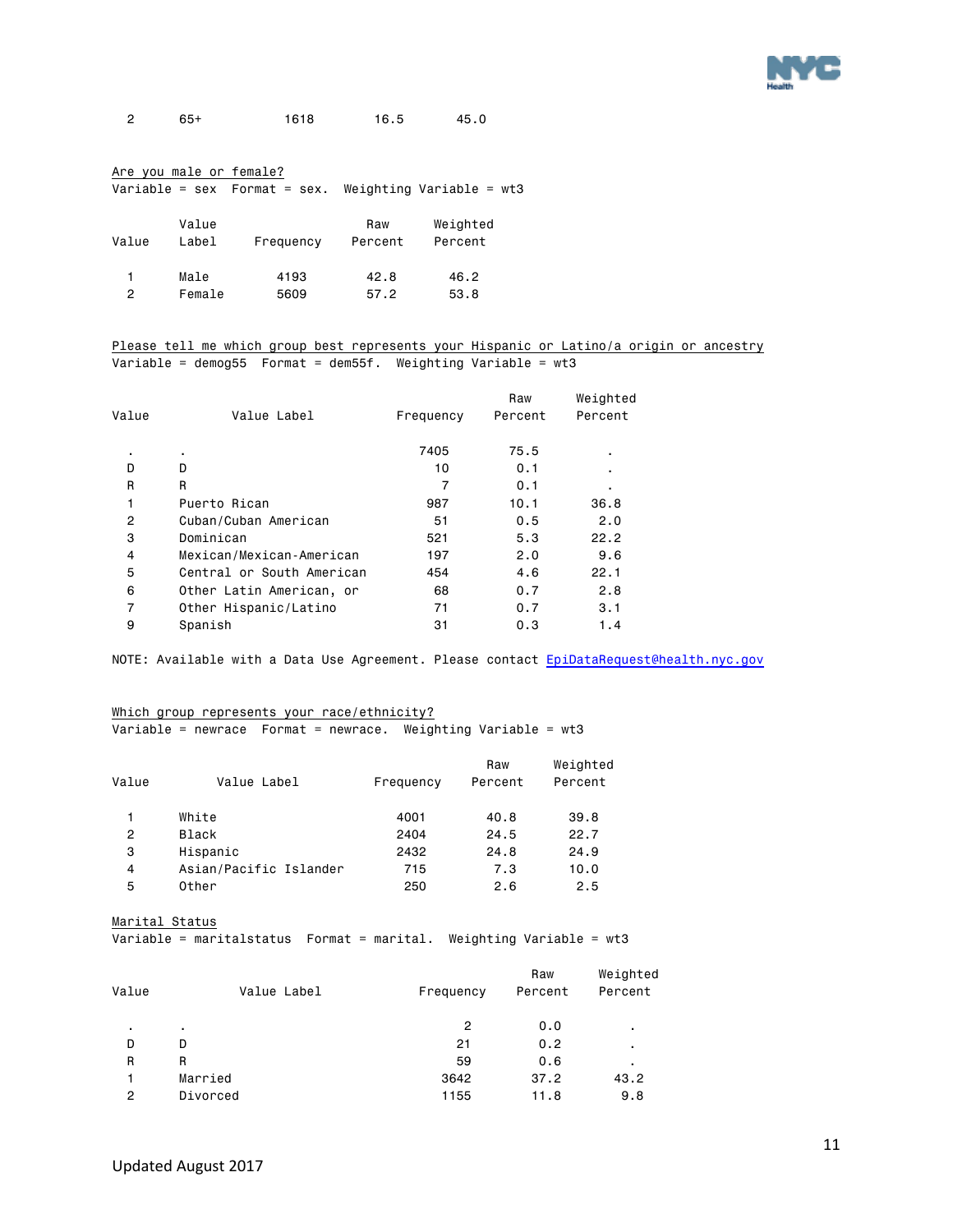

|   | Widowed                      | 937  | 9.6  | 7.8  |
|---|------------------------------|------|------|------|
|   | Separated                    | 578  | 5.9  | 4.9  |
| 5 | Never married                | 3042 | 31.0 | 30.6 |
| 6 | A member of unmarried couple | 366  | 3.7  | 3.8  |

US or Foreign born (US born includes Puerto Rico and other US Territories) Variable = usborn Format = born. Weighting Variable = wt3

| Value | Value Label  | Frequency | Raw<br>Percent | Weighted<br>Percent |  |
|-------|--------------|-----------|----------------|---------------------|--|
| ٠     | ٠.           | 23        | 0.2            | ٠                   |  |
|       | US born      | 6269      | 64.0           | 59.9                |  |
| 2     | Foreign born | 3510      | 35.8           | 40.1                |  |

Where were you born?

Variable = countrybirth Format = cntrynew. Weighting Variable = wt3

|       |   |                                                 |  |           | Raw     | Weighted |
|-------|---|-------------------------------------------------|--|-----------|---------|----------|
| Value |   | Value Label                                     |  | Frequency | Percent | Percent  |
|       |   | Country frequencies not reported due to length. |  | 9535      | 97.3    |          |
| ٠.    |   |                                                 |  | 195       | 2.0     |          |
| D     |   |                                                 |  | 3         | 0.0     |          |
| R     | R |                                                 |  | 69        | 0.7     | ٠.       |

NOTE: Available with a Data Use Agreement. Please contact EpiDataRequest@health.nyc.gov

#### Where were you born?

Variable = bthregion Format = cntrynew. Weighting Variable = wt3

|       |                |                                                |           | Raw     | Weighted       |
|-------|----------------|------------------------------------------------|-----------|---------|----------------|
| Value |                | Value Label                                    | Frequency | Percent | Percent        |
|       |                | Region frequencies not reported due to length. | 9707      | 99.0    | $\blacksquare$ |
|       | $\blacksquare$ |                                                | 23        | 0.2     |                |
| D     |                |                                                | 3         | 0.0     |                |
| R     |                |                                                | 69        | 0.7     | ٠              |

NOTE: Available with a Data Use Agreement. Please contact EpiDataRequest@health.nyc.gov

```
Where were you born?
```
Variable = bthregion2 Format = region20f. Weighting Variable = wt3

|       |                    |           | Raw     | Weighted |
|-------|--------------------|-----------|---------|----------|
| Value | Value Label        | Frequency | Percent | Percent  |
| ٠     | ٠                  | 23        | 0.2     |          |
| D     | D                  | 31        | 0.3     |          |
| R     | R                  | 69        | 0.7     |          |
| 1     | Northern Europe    | 109       | 1.1     | 0.9      |
| 2     | Western Europe     | 88        | 0.9     | 0.9      |
| 3     | Southern Europe    | 102       | 1.0     | 1.0      |
| 4     | Eastern Europe     | 342       | 3.5     | 3.9      |
| 5     | Eastern Asia       | 293       | 3.0     | 4.2      |
| 6     | South Central Asia | 198       | 2.0     | 3.0      |
| 7     | South Eastern Asia | 75        | 0.8     | 1.0      |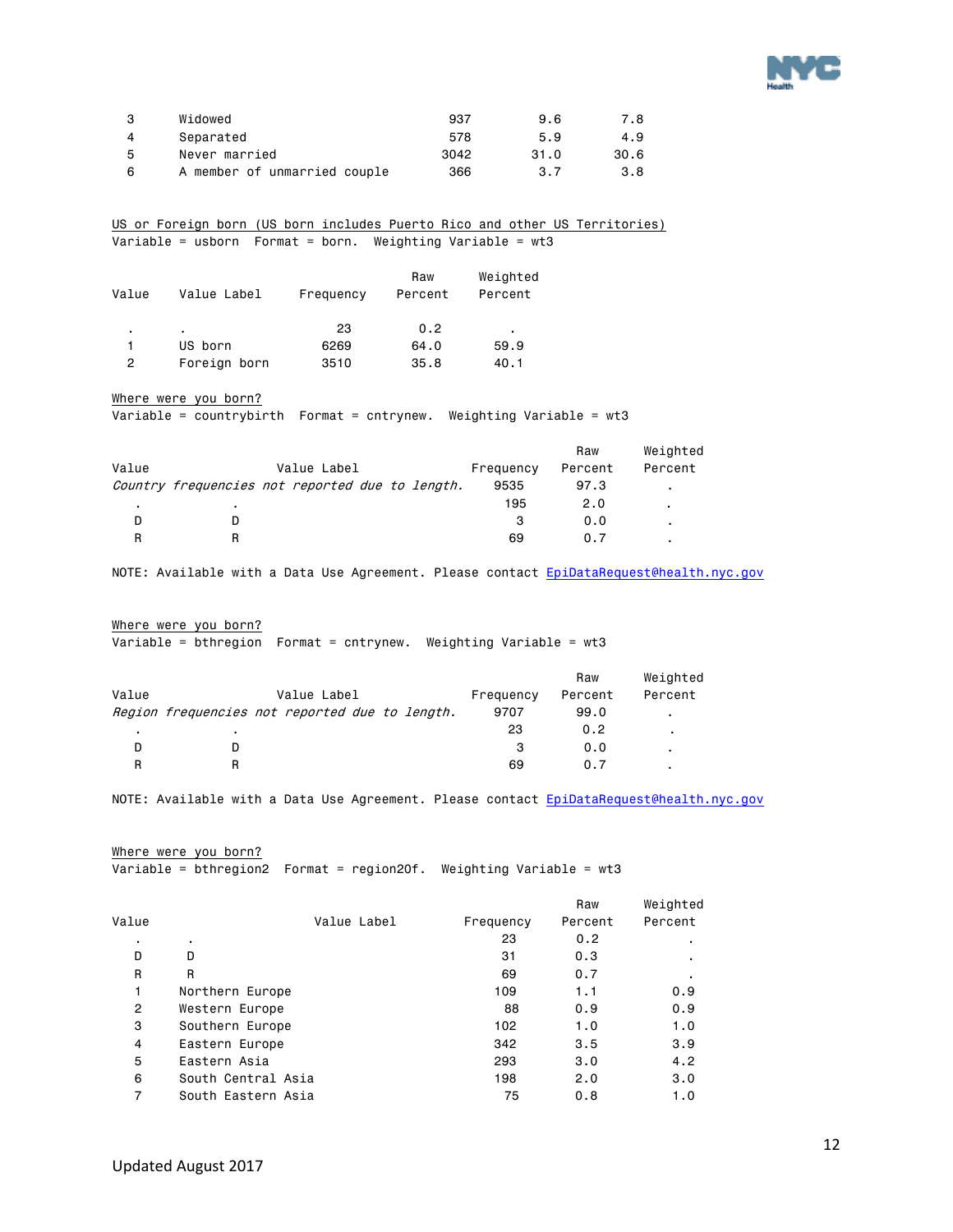

| 8  | Western Asia                          | 62   | 0.6  | 0.7  |
|----|---------------------------------------|------|------|------|
| 9  | Eastern Africa                        | 5    | 0.1  | 0.0  |
| 10 | Middle Africa                         |      | 0.0  | 0.0  |
| 11 | Northern Africa                       | 25   | 0.3  | 0.3  |
| 12 | Southern Africa                       | 6    | 0.1  | 0.0  |
| 13 | Western Africa                        | 64   | 0.7  | 0.8  |
| 14 | Australia and New Zealand             | 15   | 0.2  | 0.2  |
| 15 | Elsewhere Oceania                     | 0    | 0.0  | 0.0  |
| 16 | Caribbean                             | 1155 | 11.8 | 12.0 |
| 17 | Central America                       | 349  | 3.6  | 3.9  |
| 18 | South America                         | 487  | 5.0  | 6.2  |
| 19 | Northern America - not including U.S. | 34   | 0.3  | 0.4  |
| 20 | United States                         | 6269 | 64.0 | 60.5 |

NOTE: United States includes US territories such as Puerto Rico, US Virgin Islands, and Guam. Available with a Data Use Agreement. Please contact [EpiDataRequest@health.nyc.gov](mailto:EpiDataRequest@health.nyc.gov)

How long have you lived in this country? (Among those born outside US 50 States) Variable = yearsinus Format = yearsus. Weighting Variable = wt3

| Value | Value Label          | Frequency | Raw<br>Percent | Weighted<br>Percent |
|-------|----------------------|-----------|----------------|---------------------|
| ٠     | ٠                    | 5919      | 60.4           | ٠                   |
|       | <1 year              | 92        | 0.9            | 2.6                 |
| 2     | 1 - $\leq 4$ years   | 270       | 2.8            | 7.9                 |
| 3     | $>= 4 \text{ years}$ | 3521      | 35.9           | 89.5                |

Presence of children in the household

Variable = child Format = yesno. Weighting Variable = wt3

| Value | Value Label | Frequency | Raw<br>Percent | Weighted<br>Percent |
|-------|-------------|-----------|----------------|---------------------|
| D     | D           |           | 0.0            | ٠                   |
| R     | R           | 39        | 0.4            | ٠                   |
|       | Yes         | 3841      | 39.2           | 41.6                |
| 2     | No          | 5921      | 60.4           | 58.4                |

Total number of adults in the household

Variable = numadults2 Format = numadults. Weighting Variable = wt3

|                |           | Raw     | Weighted |
|----------------|-----------|---------|----------|
| Value          | Frequency | Percent | Percent  |
| 1              | 4315      | 44.0    | 27.8     |
| $\mathbf{2}$   | 3705      | 37.8    | 42.8     |
| 3              | 1080      | 11.0    | 17.6     |
| $\overline{4}$ | 487       | 5.0     | 8.3      |
| 5              | 147       | 1.5     | 2.4      |
| 6              | 44        | 0.4     | 0.7      |
| 7 or more      | 24        | 0.2     | 0.5      |

NOTE: Available with a Data Use Agreement. Please contact [EpiDataRequest@health.nyc.gov](mailto:EpiDataRequest@health.nyc.gov)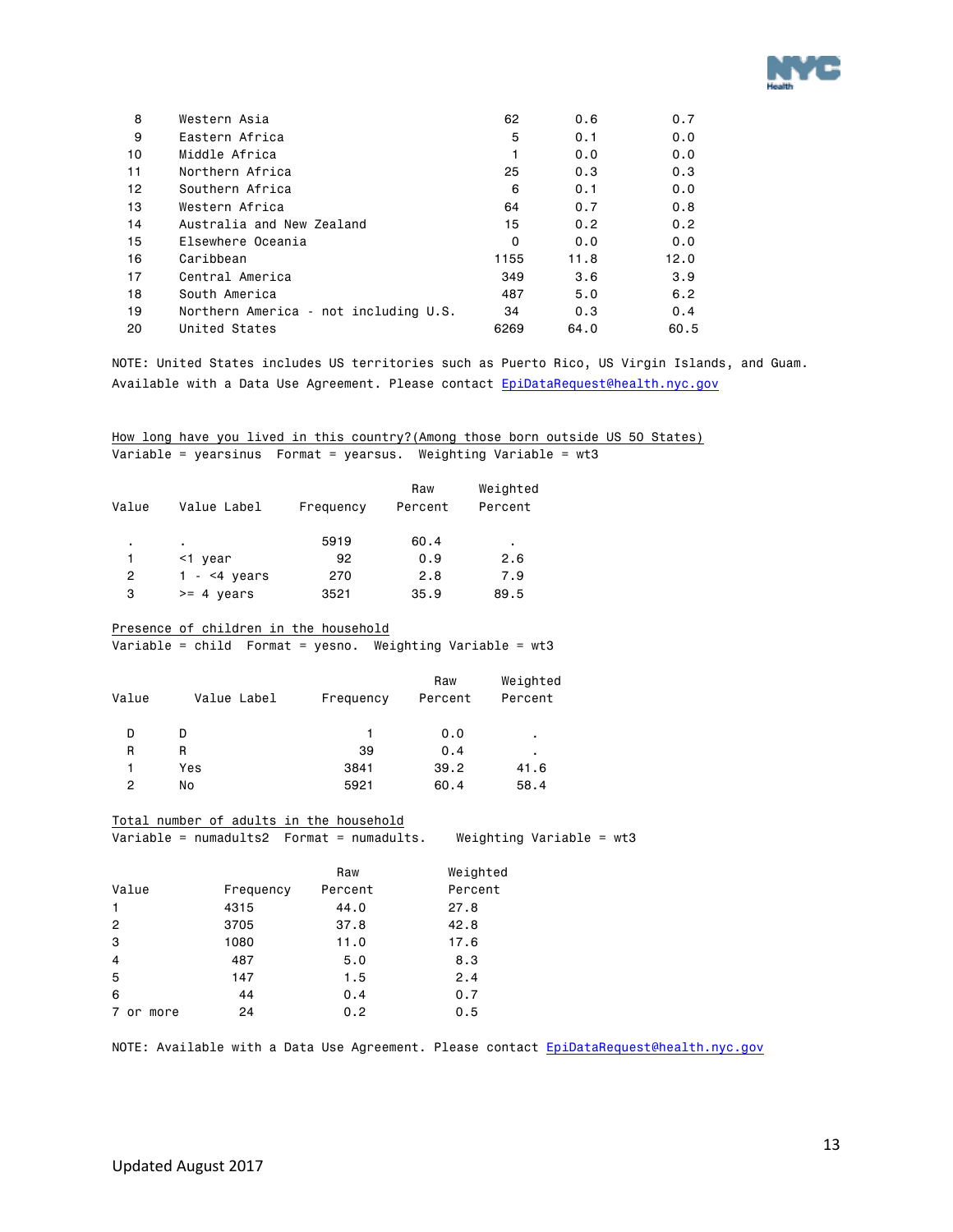

### Total household size (Adults plus children)

Variable = hhsize Format = hhsize. Weighting Variable = wt3

|                 |           | Raw     | Weighted |
|-----------------|-----------|---------|----------|
| Value           | Frequency | Percent | Percent  |
| $\mathbf{1}$    | 3128      | 31.9    | 20.6     |
| $\overline{2}$  | 2469      | 25.2    | 26.2     |
| 3               | 1674      | 17.1    | 19.5     |
| $\overline{4}$  | 1326      | 13.5    | 16.8     |
| 5               | 629       | 6.4     | 8.8      |
| 6               | 303       | 3.1     | 4.2      |
| 7<br>more<br>or | 273       | 2.8     | 3.9      |

#### Educational status

Variable = education Format = educat. Weighting Variable = wt3

|       |                               |           | Raw     | Weighted |
|-------|-------------------------------|-----------|---------|----------|
| Value | Value Label                   | Frequency | Percent | Percent  |
| ٠     | $\blacksquare$                | 3         | 0.0     |          |
| R     | R                             | 66        | 0.7     | ٠        |
|       | Less than high school         | 1470      | 15.0    | 15.6     |
| 2     | High school graduate          | 2520      | 25.7    | 26.7     |
| 3     | Some college/technical school | 2234      | 22.8    | 22.9     |
| 4     | College graduate              | 3509      | 35.8    | 34.8     |

### What is the highest grade or year of school you completed? Variable = demog17 Format = dem17f. Weighting Variable =  $wt3$

|                |                                                                   |           | Raw     | Weighted |
|----------------|-------------------------------------------------------------------|-----------|---------|----------|
| Value          | Value Label                                                       | Frequency | Percent | Percent  |
|                | $\blacksquare$                                                    | з         | 0.0     |          |
| R              | R                                                                 | 66        | 0.7     |          |
|                | Never attended school or only attended kindergarten               | 75        | 0.8     | 0.8      |
| $\overline{2}$ | Grades 1 through 8 (Elementary)                                   | 556       | 5.7     | 5.7      |
| 3              | Grades 9 through 11 (Some high school)                            | 839       | 8.6     | 9.1      |
| 4              | Grade 12 or GED (High school graduate)                            | 2520      | 25.7    | 26.5     |
| 5              | College 1 year to 3 years (Some college or technical school) 2234 |           | 22.8    | 22.8     |
| 6              | College 4 years or more (College graduate)                        | 3509      | 35.8    | 34.6     |
|                |                                                                   |           |         |          |

#### Employment status

Variable = employment Format = employ. Weighting Variable = wt3

|                     |             | Raw       | Weighted       |
|---------------------|-------------|-----------|----------------|
|                     |             |           | Percent        |
| ٠                   | 4           | 0.0       | ٠              |
| D                   | 49          | 0.5       | $\blacksquare$ |
| R                   | 37          | 0.4       | ٠              |
| Employed for wages  | 5136        | 52.4      | 53.6           |
| Self-employed       | 765         | 7.8       | 7.7            |
| Out of work >1 year | 443         | 4.5       | 4.4            |
| Out of work <1 year | 454         | 4.6       | 4.8            |
|                     | Value Label | Frequency | Percent        |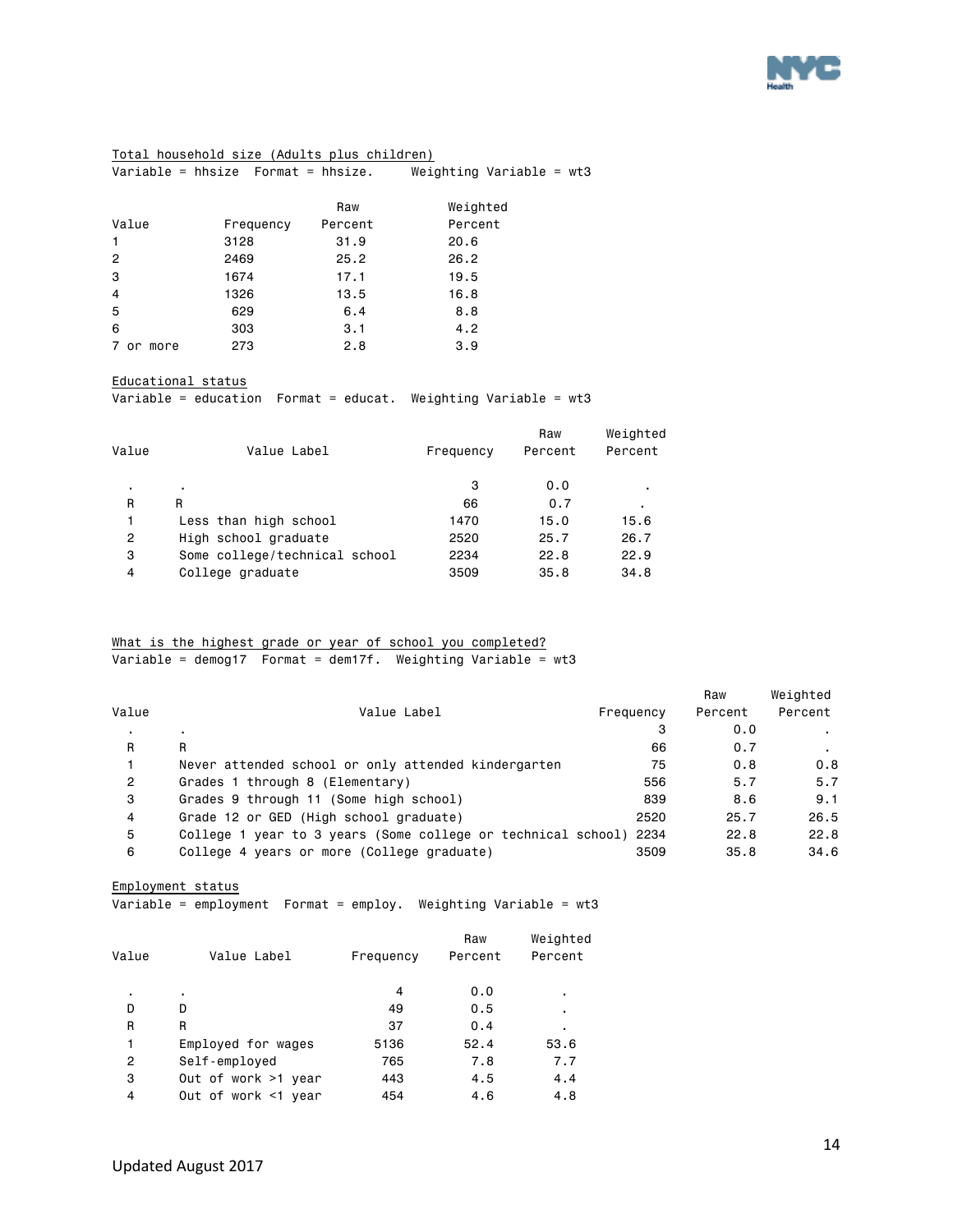

| 5 | Homemaker      | 550  | 5.6  | 6.2  |
|---|----------------|------|------|------|
| 6 | Student        | 320  | 3.3  | 3.9  |
|   | Retired        | 1477 | 15.1 | 14.1 |
| 8 | Unable to work | 567  | 5.8  | 5.2  |

### Is your annual income from all sources:

Variable = incomegroup Format = income. Weighting Variable = wt3

| Value          | Value Label         | Frequency | Raw<br>Percent | Weighted<br>Percent |
|----------------|---------------------|-----------|----------------|---------------------|
|                |                     |           |                |                     |
| ٠              | ٠.                  | 4         | 0.0            |                     |
| R              | R                   | 583       | 5.9            | ٠                   |
| 1              | $<$ \$25,000        | 3473      | 35.4           | 36.9                |
| $\overline{2}$ | $$25,000 - $50,000$ | 2428      | 24.8           | 25.6                |
| 3              | $$50,000 - $75,000$ | 1156      | 11.8           | 11.9                |
| 4              | $>=$ \$75,000       | 1443      | 14.7           | 16.5                |
| 5              | Don't know          | 715       | 7.3            | 9.1                 |

#### Household poverty based on annual income. Use ONLY to compare 2002 or 2003 to later years

Variable = newpovgrps Format = newpovft. Weighting Variable = wt3

|       | Value    |           | Raw     | Weighted |
|-------|----------|-----------|---------|----------|
| Value | Label    | Frequency | Percent | Percent  |
| ٠     | ٠        | 1302      | 13.3    | ٠        |
| 1     | < 100%   | 1414      | 14.4    | 18.1     |
| 2     | 100-199% | 1677      | 17.1    | 21.6     |
| 3     | 200-399% | 2339      | 23.9    | 26.5     |
| 4     | 400-599% | 1256      | 12.8    | 13.2     |
| 5     | $600%+$  | 1814      | 18.5    | 20.6     |
|       |          |           |         |          |

#### Do you belong to a community/religious group, sports team, school association, hobby group or similar organization?

Variable = belongtogroup Format = yesno. Weighting Variable = wt3

| Value | Value<br>Label | Frequency | Raw<br>Percent | Weighted<br>Percent |
|-------|----------------|-----------|----------------|---------------------|
| ٠     | ٠              | 5         | 0.1            | ٠                   |
| D     | D              | 27        | 0.3            | ٠                   |
| R     | R              | 55        | 0.6            | ٠                   |
| 1     | Yes            | 3463      | 35.3           | 34.3                |
| 2     | No             | 6252      | 63.8           | 65.7                |

Sexual identity

Variable = sexualid Format = sexual. Weighting Variable = wt3

| Value | Value Label  | Frequency | Raw<br>Percent | Weighted<br>Percent |
|-------|--------------|-----------|----------------|---------------------|
| ٠     | ٠            | 3         | 0.0            | ٠                   |
| D     | D            | 226       | 2.3            | ٠                   |
| R     | R            | 261       | 2.7            | ٠                   |
|       | Heterosexual | 8971      | 91.5           | 96.5                |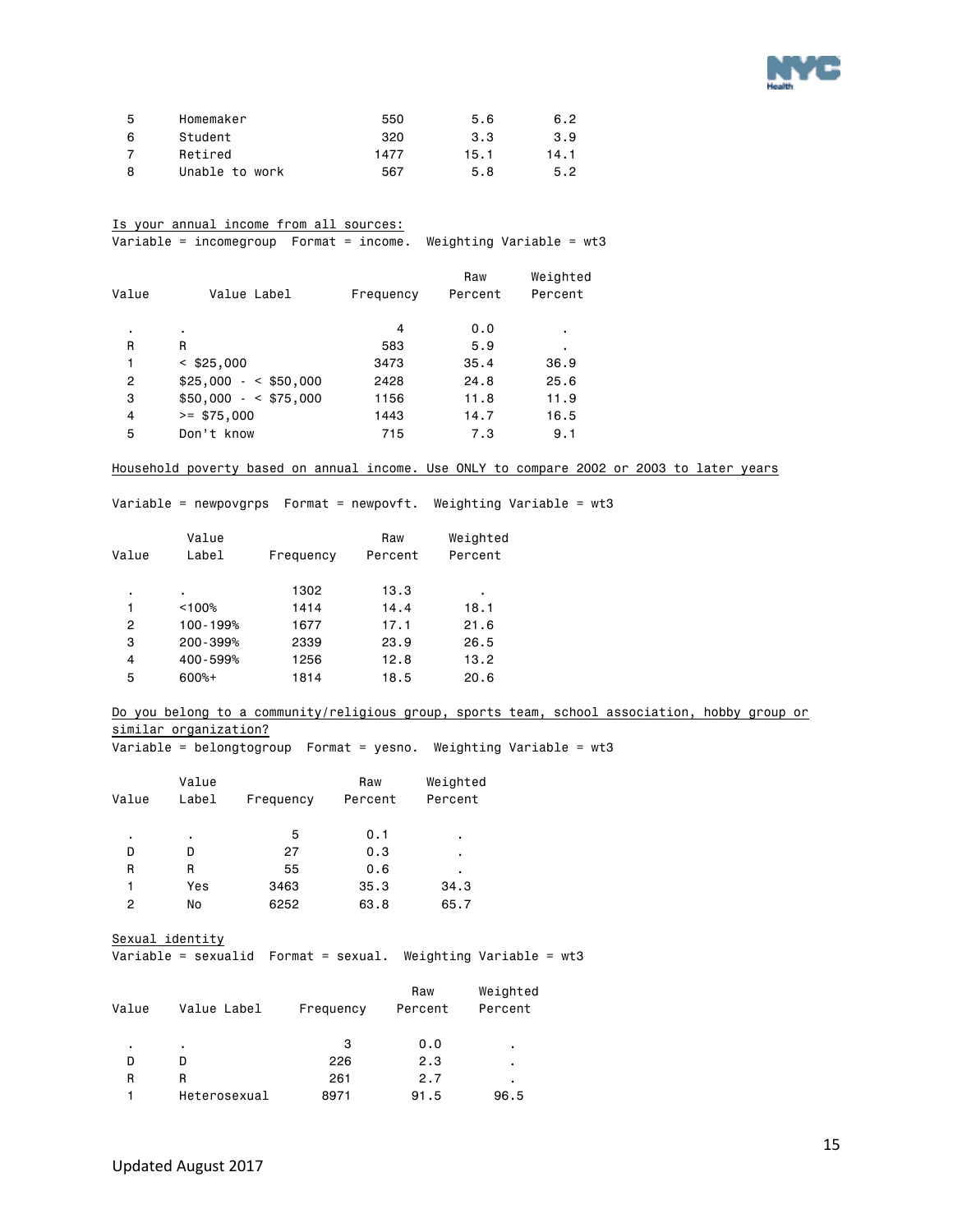

| Gay/Lesbian | 208  | 2.1 |     |
|-------------|------|-----|-----|
| Bisexual    | 133. | 4   | 1.5 |

Body mass index (BMI) (Based on self-reported height and weight)  $\overline{\text{Variable}} = \text{bmi}$  Format = not applicable Weighting Variable = wt1

| Value        | Frequency |
|--------------|-----------|
|              | 1052      |
| $7.6 - 95.1$ | 8750      |

Weight (3 categories) Variable = weightall Format = wt. Weighting Variable = wt3

| Value | Value Label         | Frequency | Raw<br>Percent | Weighted<br>Percent |
|-------|---------------------|-----------|----------------|---------------------|
|       |                     | 929       | 9.5            | ٠                   |
| 1     | Under/normal weight | 3989      | 40.7           | 46.1                |
| 2     | Over weight         | 3012      | 30.7           | 34.0                |
| з     | Obese               | 1872      | 19.1           | 20.0                |

### <span id="page-15-0"></span>**DIABETES**

|       |       |           |         | Have you ever been told by a doctor you have diabetes?            |  |
|-------|-------|-----------|---------|-------------------------------------------------------------------|--|
|       |       |           |         | Variable = diabetes    Format = yesno. Weighting Variable = $wt3$ |  |
|       | Value |           | Raw     | Weighted                                                          |  |
| Value | Label | Frequency | Percent | Percent                                                           |  |
| D     | D     | 29        | 0.3     | ٠.                                                                |  |
| R     | R     | 7         | 0.1     | ٠                                                                 |  |
|       | Yes   | 882       | 9.0     | 8.8                                                               |  |
| 2     | No    | 8884      | 90.6    | 91.2                                                              |  |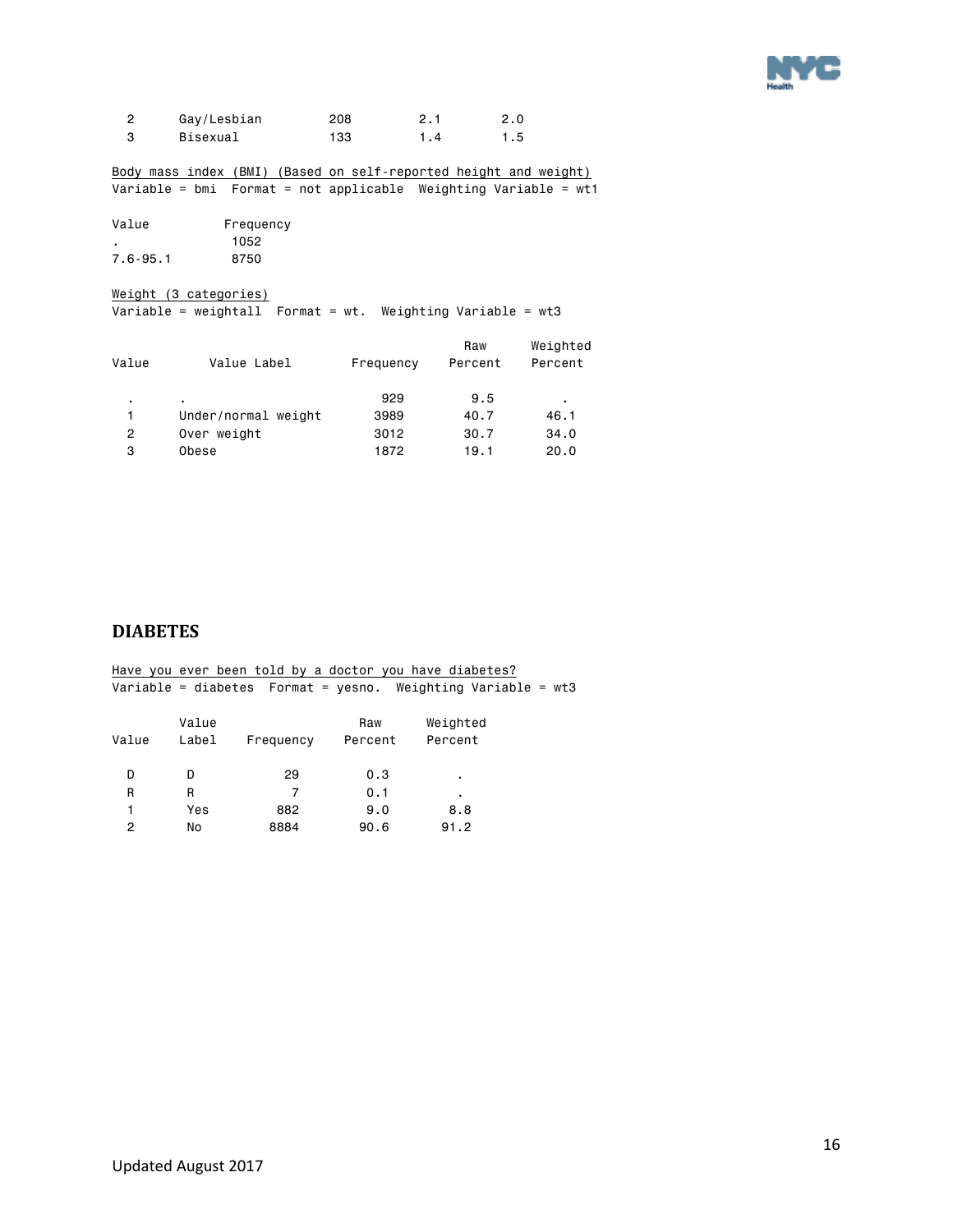

### <span id="page-16-0"></span>**DRUG USE**

Have you ever, even once, used a needle to inject a drug that was not prescribed for you? Variable = drug1 Format = yesno. Weighting Variable = wt3 Value **Raw** Weighted Value Label Frequency Percent Percent . . 87 0.9 . D D 6 0.1 . R R 230 2.3 . 1 Yes 175 1.8 1.8<br>2 No 9304 94.9 98.2 No 9304 94.9 98.2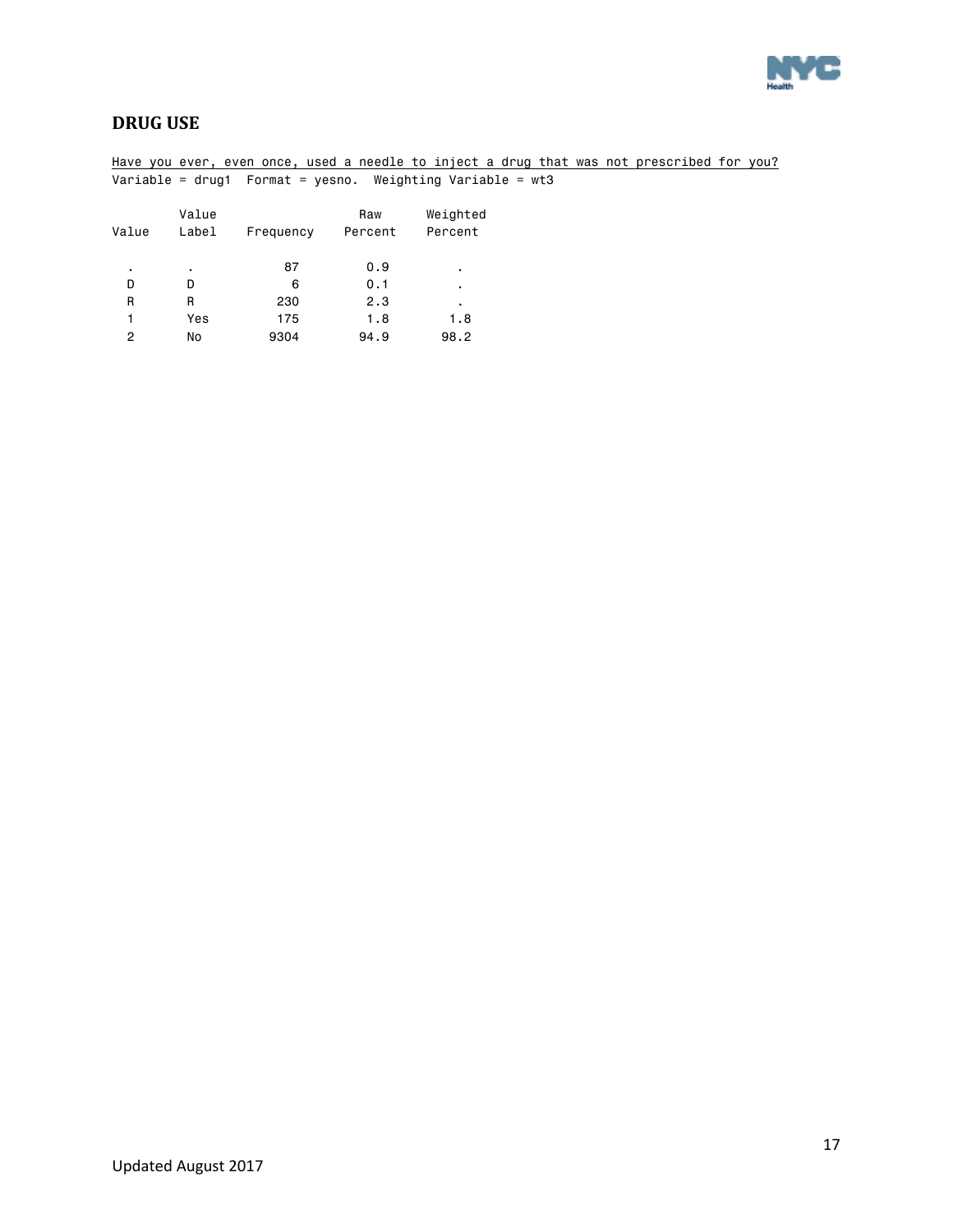

### <span id="page-17-0"></span>**HEALTH STATUS**

|                | Self-reported general health status                 |              |         |                                                                                                   |
|----------------|-----------------------------------------------------|--------------|---------|---------------------------------------------------------------------------------------------------|
|                |                                                     |              |         | Variable = generalhealth  Format = health. Weighting Variable = wt3                               |
|                | Value                                               |              | Raw     | Weighted                                                                                          |
| Value          | Label                                               | Frequency    | Percent | Percent                                                                                           |
|                |                                                     |              |         |                                                                                                   |
|                |                                                     | $\mathbf{1}$ | 0.0     |                                                                                                   |
| D              | D                                                   | 35           | 0.4     | $\blacksquare$                                                                                    |
| $\mathsf{R}$   | R                                                   | 4            | 0.0     |                                                                                                   |
| $\mathbf{1}$   | Excellent                                           | 2134         | 21.8    | 21.8                                                                                              |
| $\mathbf{2}$   | Very Good                                           | 2567         | 26.2    | 26.8                                                                                              |
| 3              | Good                                                | 3030         | 30.9    | 30.7                                                                                              |
| 4              | Fair                                                | 1509         | 15.4    | 15.6                                                                                              |
| 5              | Poor                                                | 522          | 5.3     | 5.1                                                                                               |
|                |                                                     |              |         | For about how many days in the past 30 days did poor mental health keep you from doing your usual |
|                |                                                     |              |         | activities, such as self-care, work, or recreation? (Continuous)                                  |
|                |                                                     |              |         | Variable = health4  Format = not applicable Weighting Variable = wt3                              |
|                |                                                     |              |         |                                                                                                   |
| Value          |                                                     | Frequency    |         |                                                                                                   |
| D              |                                                     | 145          |         |                                                                                                   |
| R              |                                                     | 69           |         |                                                                                                   |
| 0              |                                                     | 2452         |         |                                                                                                   |
| $1 - 30$       |                                                     | 1671         |         |                                                                                                   |
| 88/None        |                                                     | 5465         |         |                                                                                                   |
|                |                                                     |              |         |                                                                                                   |
|                |                                                     |              |         | For about how many days in the past 30 days did poor mental health keep you from doing your usual |
|                | activities, such as self-care, work, or recreation? |              |         |                                                                                                   |
|                |                                                     |              |         | Variable = poormentaldays  Format = poor. Weighting Variable = $wt3$                              |
|                |                                                     |              |         |                                                                                                   |
|                |                                                     |              | Raw     | Weighted                                                                                          |
| Value          | Value Label                                         | Frequency    | Percent | Percent                                                                                           |
| D              | D                                                   | 145          | 1.5     | $\blacksquare$                                                                                    |
| $\mathsf{R}$   | R                                                   | 69           | 0.7     | $\blacksquare$                                                                                    |
| $\mathbf{1}$   | None                                                | 7917         | 80.8    | 83.0                                                                                              |
| $\overline{c}$ | $1 - 3$ days                                        | 693          | 7.1     | 6.9                                                                                               |
| 3              | $4 - 10$ days                                       | 472          | 4.8     | 4.8                                                                                               |
| 4              | $11 - 29$ days                                      | 250          | 2.6     | 2.6                                                                                               |
| 5              | 30 days                                             | 256          | 2.6     | 2.5                                                                                               |
|                |                                                     |              |         |                                                                                                   |
|                |                                                     |              |         | For about how many days during the past 30 days did poor physical health keep you from doing your |
|                |                                                     |              |         | usual activities, such as self-care, work, or recreation? (Continuous)                            |

Variable = health3 Format = not applicable Weighting Variable = wt3

| Value    | Frequency |
|----------|-----------|
| D        | 148       |
| R        | 66        |
| $\Omega$ | 2238      |
| $1 - 30$ | 2375      |
| 88/None  | 4975      |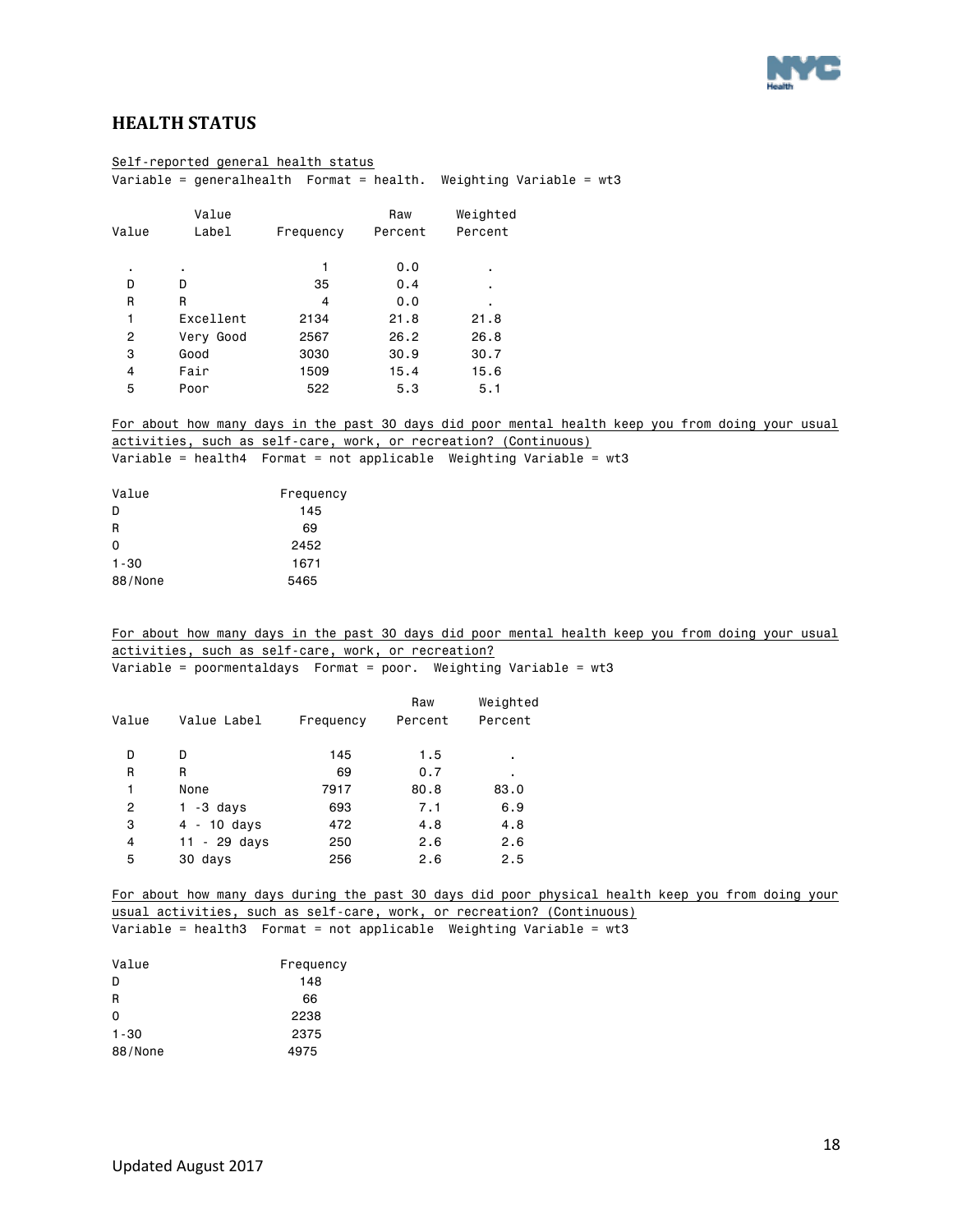

Thinking about your physical health, which includes physical illness and injury, for how many days during the past 30 days was your physical health not good? Variable = poorphysicaldays03 Format = poor. Weighting Variable = wt3

| Value Label    | Frequency | Raw<br>Percent | Weighted<br>Percent |
|----------------|-----------|----------------|---------------------|
| D              | 148       | 1.5            | ٠                   |
| R              | 66        | 0.7            | ٠                   |
| None           | 7213      | 73.6           | 75.7                |
| 1 -3 days      | 977       | 10.0           | 10.3                |
| 4 - 10 days    | 613       | 6.3            | 6.2                 |
| $11 - 29$ days | 303       | 3.1            | 3.1                 |
| 30 days        | 482       | 4.9            | 4.7                 |
|                |           |                |                     |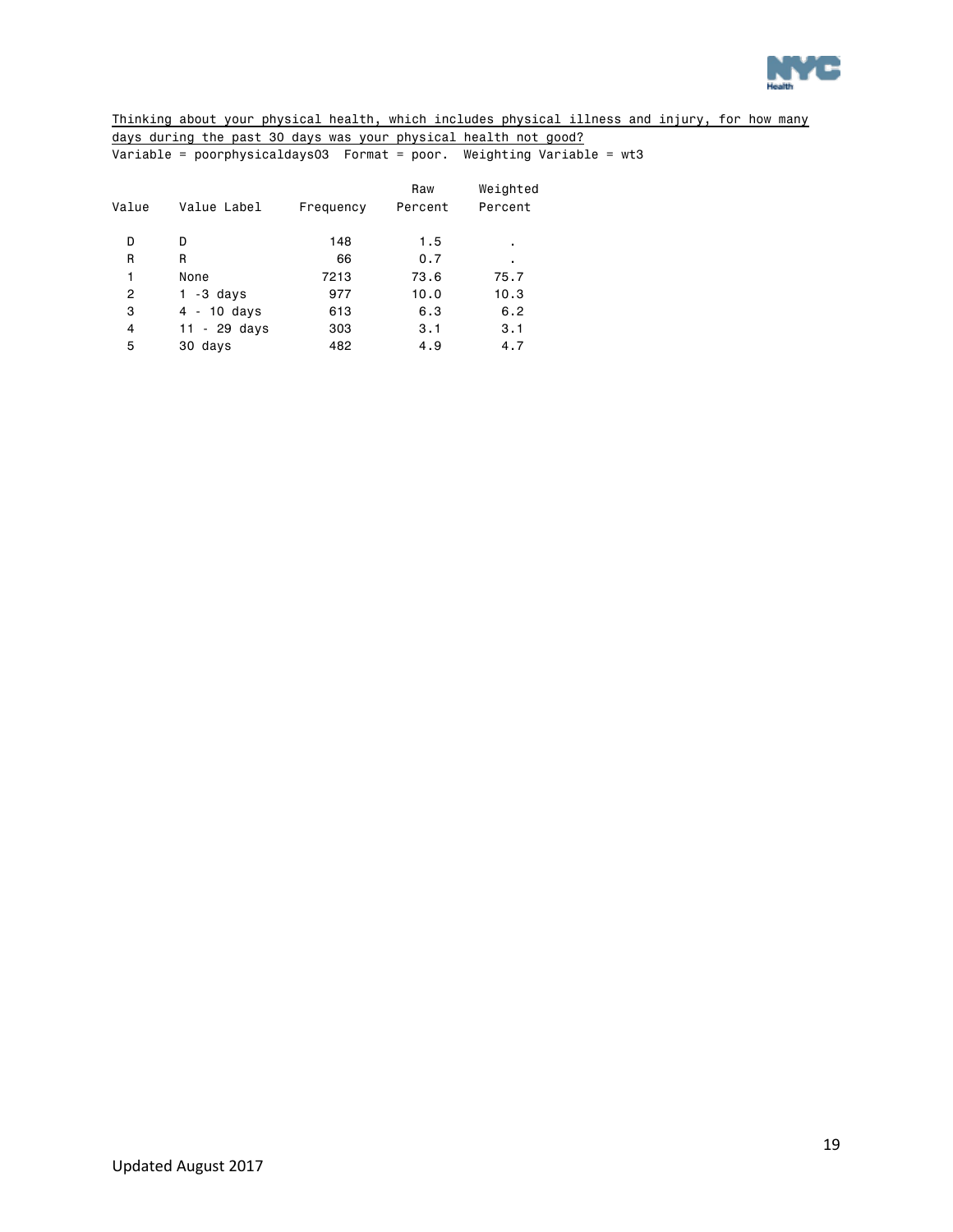

<span id="page-19-0"></span>**HIV**

|       |       | Have you had an HIV test in the past 12 months (Among all adults)    |         |          |  |
|-------|-------|----------------------------------------------------------------------|---------|----------|--|
|       |       | Variable = hiv12months    Format = yesno. Weighting Variable = $wt3$ |         |          |  |
|       | Value |                                                                      | Raw     | Weighted |  |
| Value | Label | Frequency                                                            | Percent | Percent  |  |
| ٠.    | ٠     | 60                                                                   | 0.6     | ٠        |  |
| D     | D     | 151                                                                  | 1.5     | ٠        |  |
| R     | R     | 80                                                                   | 0.8     | ٠        |  |
| 1     | Yes   | 2345                                                                 | 23.9    | 23.9     |  |
| 2     | No    | 7166                                                                 | 73.1    | 76.1     |  |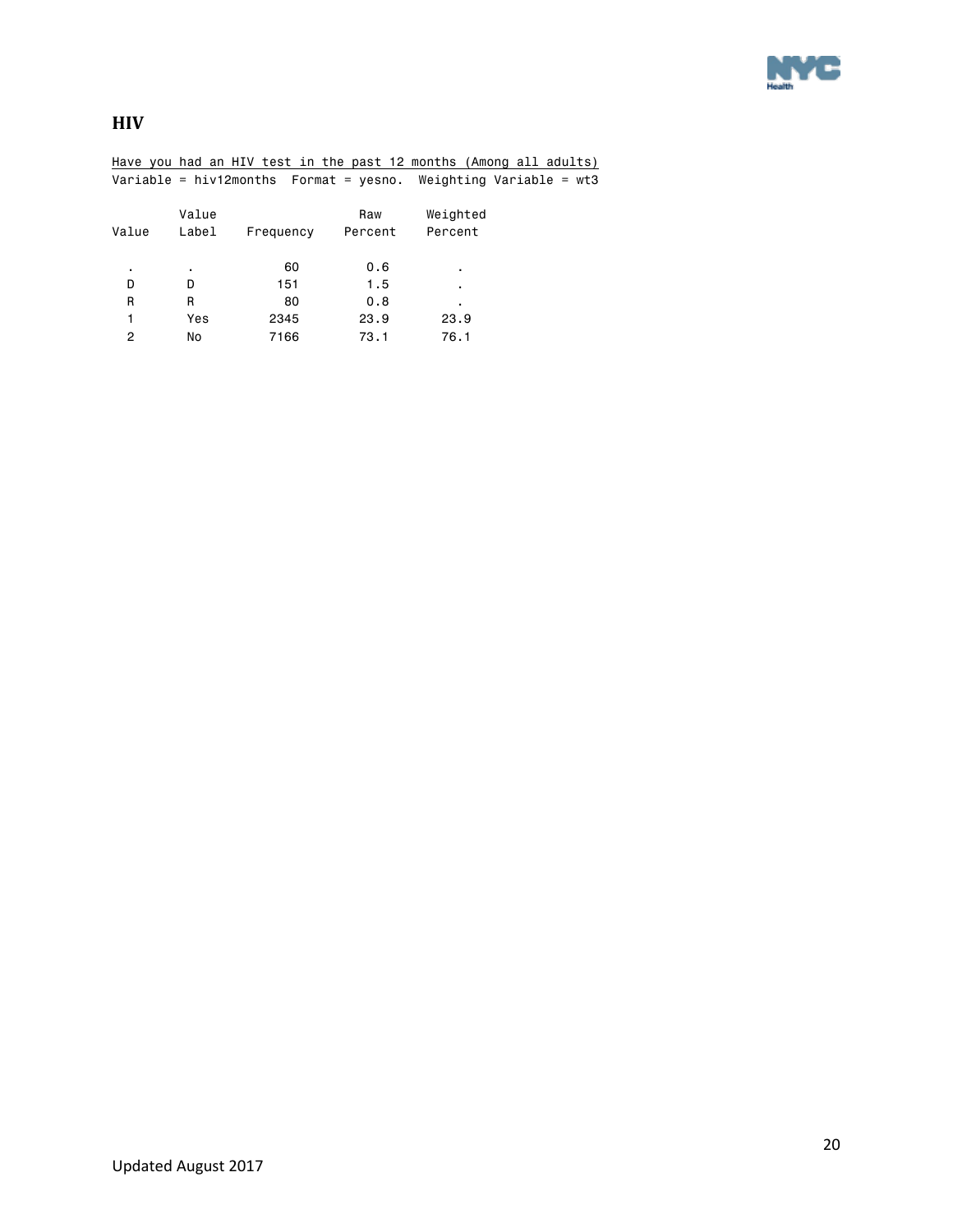

### <span id="page-20-0"></span>**IMMUNIZATIONS**

|                | During the past 12 months have you had a flu shot?            |                                   |      |                                                                       |  |  |
|----------------|---------------------------------------------------------------|-----------------------------------|------|-----------------------------------------------------------------------|--|--|
|                | Variable = flushot Format = yesno. Weighting Variable = $wt3$ |                                   |      |                                                                       |  |  |
|                |                                                               |                                   |      |                                                                       |  |  |
|                | Value                                                         |                                   | Raw  | Weighted                                                              |  |  |
| Value          |                                                               | Label Frequency Percent           |      | Percent                                                               |  |  |
|                |                                                               |                                   |      |                                                                       |  |  |
| D.             | D.                                                            | 65                                | 0.7  |                                                                       |  |  |
| R              | R.                                                            | $\mathbf{1}$                      | 0.0  |                                                                       |  |  |
| 1              | Yes                                                           | 2947                              | 30.1 | 29.6                                                                  |  |  |
| $\overline{c}$ | No                                                            | 6789                              | 69.3 | 70.4                                                                  |  |  |
|                |                                                               |                                   |      |                                                                       |  |  |
|                |                                                               | Have you ever had pneumonia shot? |      |                                                                       |  |  |
|                |                                                               |                                   |      | Variable = pneumoniashot  Format = yesno. Weighting Variable = $wt3$  |  |  |
|                |                                                               |                                   |      |                                                                       |  |  |
|                | Value                                                         |                                   | Raw  | Weighted                                                              |  |  |
| Value          |                                                               | Label Frequency Percent           |      | Percent                                                               |  |  |
|                |                                                               |                                   |      |                                                                       |  |  |
| D              | D                                                             | 633                               | 6.5  |                                                                       |  |  |
| R              | R.                                                            | $\mathbf{1}$                      | 0.0  |                                                                       |  |  |
| 1              | Yes                                                           | 1706                              | 17.4 | 18.1                                                                  |  |  |
| $\overline{2}$ | No                                                            | 7462                              | 76.1 | 81.9                                                                  |  |  |
|                |                                                               |                                   |      |                                                                       |  |  |
|                |                                                               | Where did you get the flu shot?   |      |                                                                       |  |  |
|                |                                                               |                                   |      | Variable = whereflushot Format = whereflu. Weighting Variable = $wt3$ |  |  |
|                |                                                               |                                   |      |                                                                       |  |  |

| Value | Value Label                            | Frequency | Raw<br>Percent | Weighted<br>Percent |
|-------|----------------------------------------|-----------|----------------|---------------------|
|       |                                        | 6855      | 69.9           | ٠                   |
| D     | D                                      | 18        | 0.2            | ٠                   |
| R     | R                                      | 2         | 0.0            | ٠                   |
|       | Doctors Office                         | 1787      | 18.2           | 60.0                |
| 2     | Health Department                      | 72        | 0.7            | 2.9                 |
| 3     | Hospital/ER/Healthcare Center/Clinic   | 618       | 6.3            | 20.5                |
| 4     | Drug Store/work place/Community Center | 450       | 4.6            | 16.6                |
|       |                                        |           |                |                     |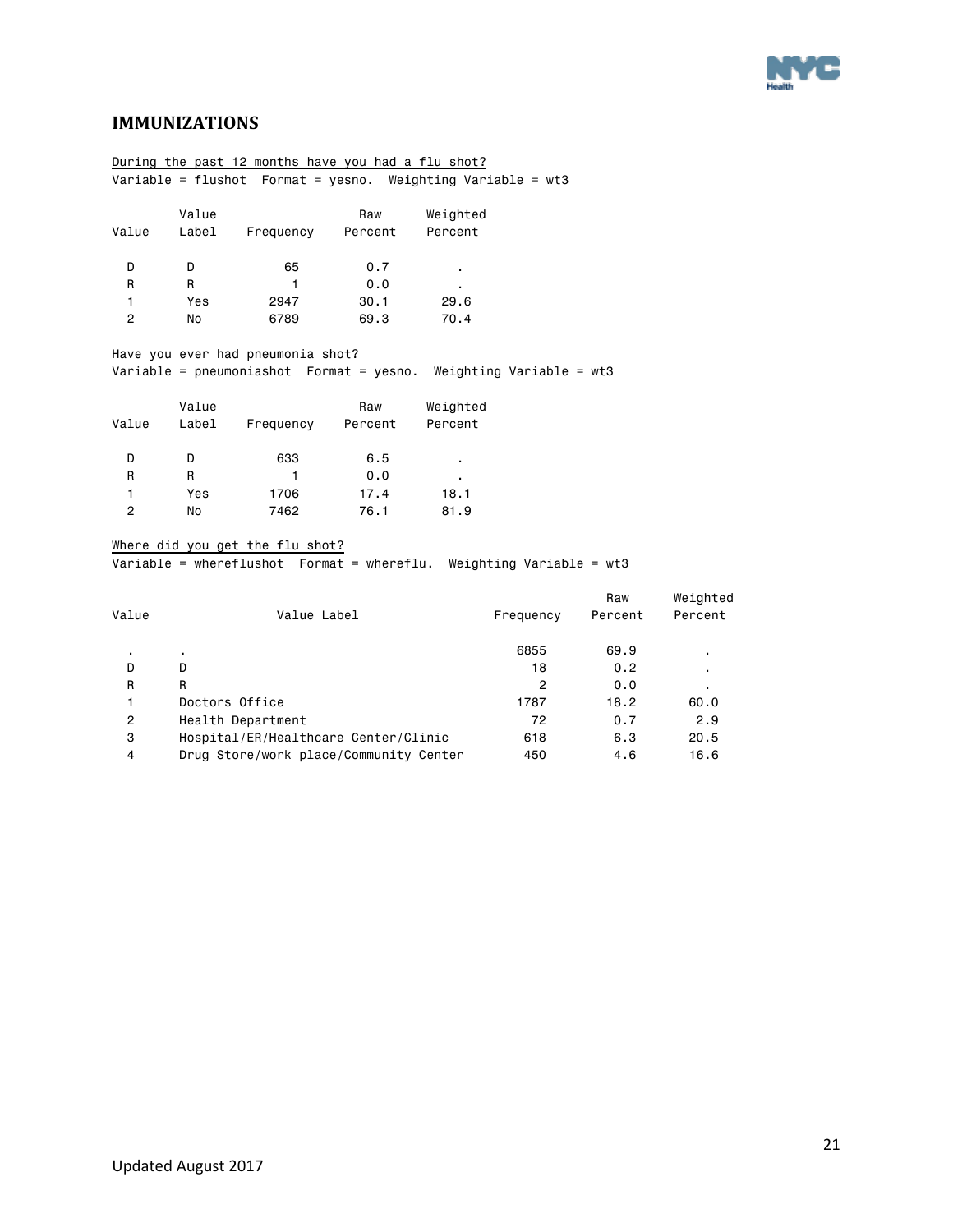

### <span id="page-21-0"></span>**MENTAL HEALTH**

Used to create NSPD: During the past 30 days, how often did you feel so sad that nothing could cheer you up?

|       | Variable = mood1 $\,$ Format = mood. Weighting Variable = wt3 |           |         |          |
|-------|---------------------------------------------------------------|-----------|---------|----------|
|       |                                                               |           | Raw     | Weighted |
| Value | Value Label                                                   | Frequency | Percent | Percent  |
|       |                                                               |           |         |          |
| ٠.    | $\blacksquare$                                                | 48        | 0.5     | ٠        |
| R     | R                                                             | 76        | 0.8     | ٠        |
| 1     | All of the time                                               | 214       | 2.2     | 2.1      |
| 2     | Most of the time                                              | 373       | 3.8     | 3.7      |
| 3     | Some of the time                                              | 1338      | 13.7    | 14.0     |
| 4     | A little of the time                                          | 1981      | 20.2    | 20.5     |
| 5     | None of the time                                              | 5772      | 58.9    | 59.6     |
|       |                                                               |           |         |          |

Used to create NSPD: During the past 30 days, how often did you feel nervous? Variable = mood2 Format = mood. Weighting Variable = wt3

| Value | Value Label          | Frequency | Raw<br>Percent | Weighted<br>Percent |
|-------|----------------------|-----------|----------------|---------------------|
|       | ٠                    | 49        | 0.5            | ٠                   |
| R     | R                    | 67        | 0.7            | $\blacksquare$      |
| 1     | All of the time      | 362       | 3.7            | 3.6                 |
| 2     | Most of the time     | 335       | 3.4            | 3.3                 |
| 3     | Some of the time     | 1857      | 18.9           | 19.1                |
| 4     | A little of the time | 2229      | 22.7           | 24.0                |
| 5     | None of the time     | 4903      | 50.0           | 50.0                |

Used to create NSPD: During the past 30 days, how often did you feel restless or fidgety?  $\overline{\text{Variable}} = \text{mod}3$  Format = mood. Weighting Variable = wt3

| Value | Value Label          | Frequency | Raw<br>Percent | Weighted<br>Percent |
|-------|----------------------|-----------|----------------|---------------------|
| ٠     | $\blacksquare$       | 49        | 0.5            |                     |
| R     | R                    | 71        | 0.7            | ٠                   |
| 1     | All of the time      | 367       | 3.7            | 3.7                 |
| 2     | Most of the time     | 385       | 3.9            | 3.7                 |
| 3     | Some of the time     | 1865      | 19.0           | 19.5                |
| 4     | A little of the time | 2007      | 20.5           | 21.5                |
| 5     | None of the time     | 5058      | 51.6           | 51.7                |

Used to create NSPD: During the past 30 days, how often did you feel hopeless? Variable = mood4 Format = mood. Weighting Variable =  $wt3$ 

|       |                      |           | Raw     | Weighted |
|-------|----------------------|-----------|---------|----------|
| Value | Value Label          | Frequency | Percent | Percent  |
| ٠     | ٠                    | 52        | 0.5     |          |
| R     | R                    | 71        | 0.7     | ٠        |
| 1     | All of the time      | 203       | 2.1     | 2.2      |
| 2     | Most of the time     | 173       | 1.8     | 1.8      |
| 3     | Some of the time     | 801       | 8.2     | 8.5      |
| 4     | A little of the time | 864       | 8.8     | 9.0      |
| 5     | None of the time     | 7638      | 77.9    | 78.5     |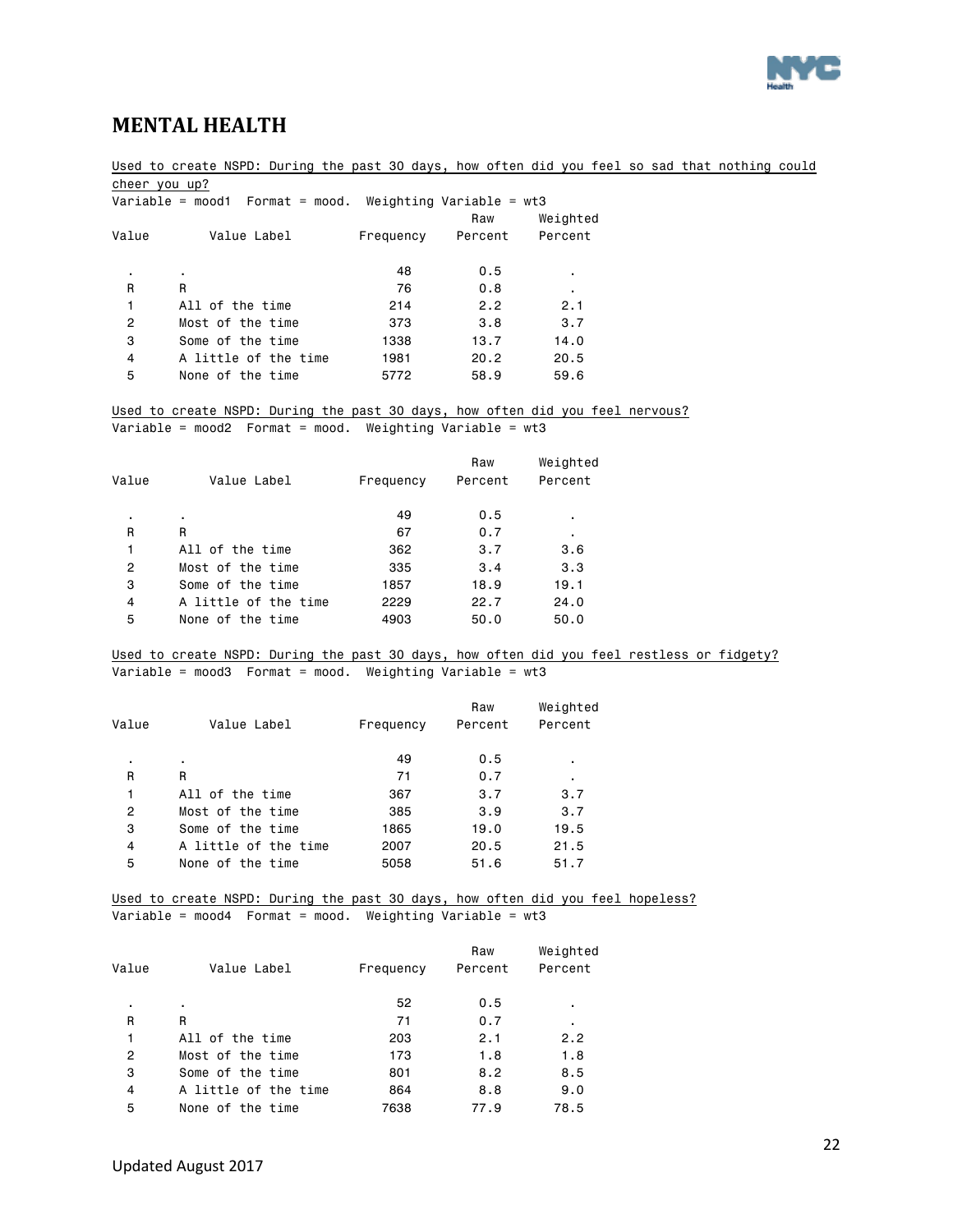

Used to create NSPD: During the past 30 days, how often did you feel that everything was an effort?

Variable = mood5 Format = mood. Weighting Variable = wt3

|                      |           | Raw     | Weighted |
|----------------------|-----------|---------|----------|
| Value Label          | Frequency | Percent | Percent  |
| ٠                    | 52        | 0.5     | ٠        |
| R                    | 91        | 0.9     | ٠        |
| All of the time      | 849       | 8.7     | 9.1      |
| Most of the time     | 616       | 6.3     | 6.3      |
| Some of the time     | 1679      | 17.1    | 17.8     |
| A little of the time | 1466      | 15.0    | 15.2     |
| None of the time     | 5049      | 51.5    | 51.6     |
|                      |           |         |          |

Used to create NSPD: During the past 30 days, how often did you feel worthless? Variable = mood6 Format = mood. Weighting Variable = wt3

| Value | Value Label          | Frequency | Raw<br>Percent | Weighted<br>Percent |
|-------|----------------------|-----------|----------------|---------------------|
| ٠     | ٠                    | 53        | 0.5            | ٠                   |
| R     | R                    | 76        | 0.8            | ٠                   |
| 1     | All of the time      | 164       | 1.7            | 1.8                 |
| 2     | Most of the time     | 145       | 1.5            | 1.6                 |
| 3     | Some of the time     | 619       | 6.3            | 6.5                 |
| 4     | A little of the time | 697       | 7.1            | 7.1                 |
| 5     | None of the time     | 8048      | 82.1           | 83.1                |
|       |                      |           |                |                     |

Non-specific psychological distress (NSPD). NSPD is a composite measure of 6 questions regarding symptoms of anxiety, depression and other emotional problems. Variable = nspd Format = yesno. Weighting Variable = wt3

| Value | Value<br>Label | Frequency | Raw<br>Percent | Weighted<br>Percent |
|-------|----------------|-----------|----------------|---------------------|
| ٠     | ٠              | 180       | 1.8            | ٠                   |
| 1     | Yes            | 498       | 5.1            | 5.0                 |
| 2     | No             | 9124      | 93.1           | 95.0                |

We just talked about a number of feeling, altogether, how much did these feelings interfere with your life or activities? (Among those with NSPD)

Variable = nspdinterfere Format = nspdintf. Weighting Variable = wt3

|       |                            |           | Raw     | Weighted |
|-------|----------------------------|-----------|---------|----------|
| Value | Value Label                | Frequency | Percent | Percent  |
| ٠     |                            | 9304      | 94.9    | ٠        |
| D     | D                          | 8         | 0.1     | ٠        |
| R     | R                          | 2         | 0.0     | ٠        |
| 1     | Yes, a lot or some of time | 375       | 3.8     | 75.0     |
| 2     | No, a little or not at all | 113       | 1.2     | 25.0     |
|       |                            |           |         |          |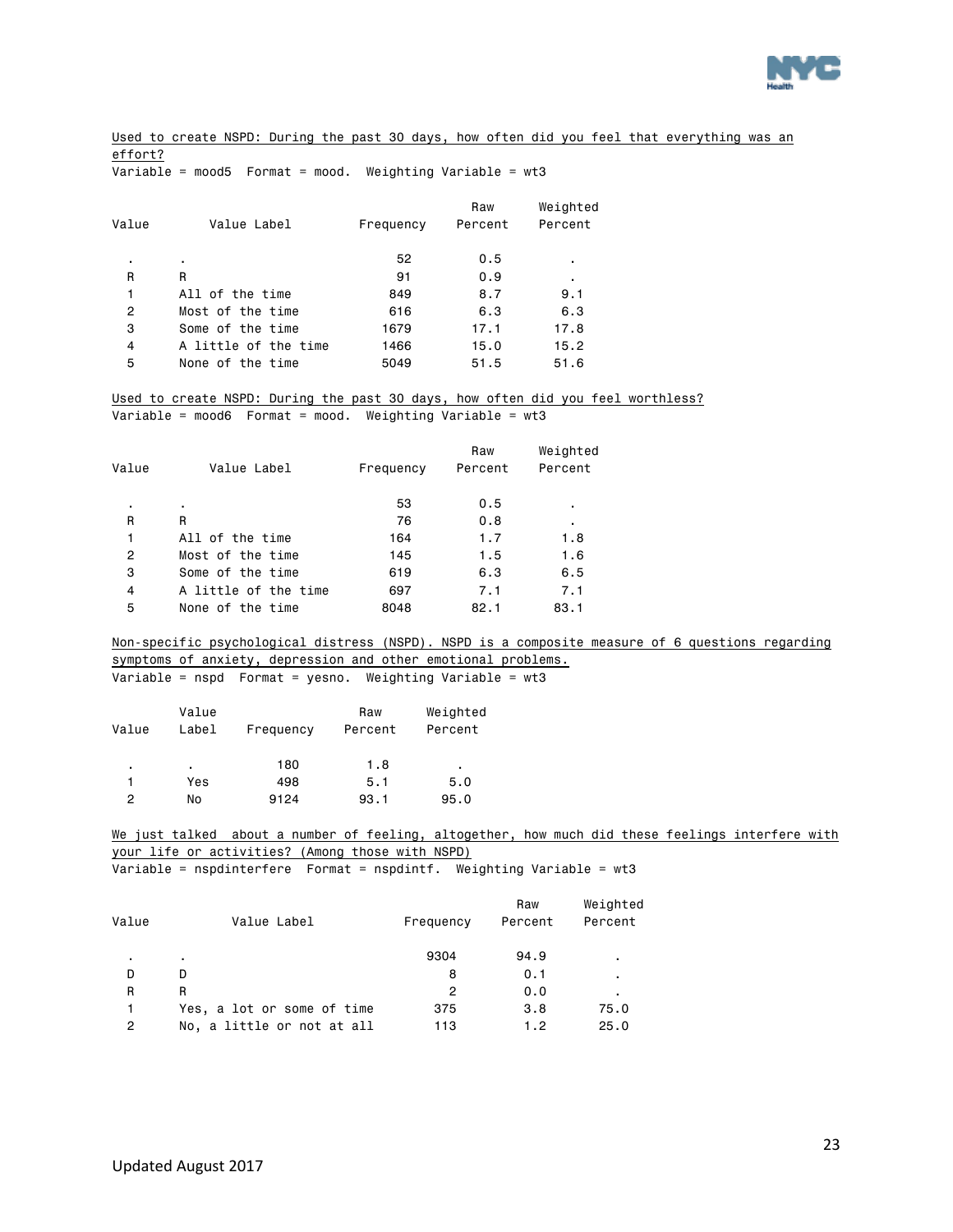

### NSPD interfered with your life or activities- among all adults Variable = nspdinterfereall Format = nspdintf. Weighting Variable = wt3

| Value | Value Label                | Frequency | Raw<br>Percent | Weighted<br>Percent |
|-------|----------------------------|-----------|----------------|---------------------|
| ٠     |                            | 180       | 1.8            | $\blacksquare$      |
| D     | D.                         | 8         | 0.1            | $\blacksquare$      |
| R     | R                          | 2         | 0.0            | $\blacksquare$      |
| 1     | Yes, a lot or some of time | 375       | 3.8            | 3.7                 |
| 2     | No, a little or not at all | 9237      | 94.2           | 96.3                |

### In the last 12 months, have you received any counseling or taken prescription medication for a mental health problem? (Among those with NSPD)

Variable = mhtreatment03 Format = yesno. Weighting Variable = wt3

| Value | Value<br>Label | Frequency | Raw<br>Percent | Weighted<br>Percent |
|-------|----------------|-----------|----------------|---------------------|
| ٠     |                | 9307      | 95.0           | ٠                   |
| R     | R              | 2         | 0.0            | ٠                   |
|       | Yes            | 241       | 2.5            | 43.4                |
| 2     | No             | 252       | 2.6            | 56.6                |
|       |                |           |                |                     |

Was there a time in the past 12 months when you needed mental health treatment but did not get it? (Among those with NSPD)

Variable = didntgetmht03 Format = yesno. Weighting Variable = wt3

| Value | Value<br>Label | Frequency | Raw<br>Percent | Weighted<br>Percent |
|-------|----------------|-----------|----------------|---------------------|
| ٠     | ٠              | 9304      | 94.9           | ٠                   |
| D     | D              | 9         | 0.1            | ٠                   |
| R     | R              | 3         | 0.0            | ٠                   |
| 1     | Yes            | 110       | 1.1            | 22.2                |
| 2     | No             | 376       | 3.8            | 77.8                |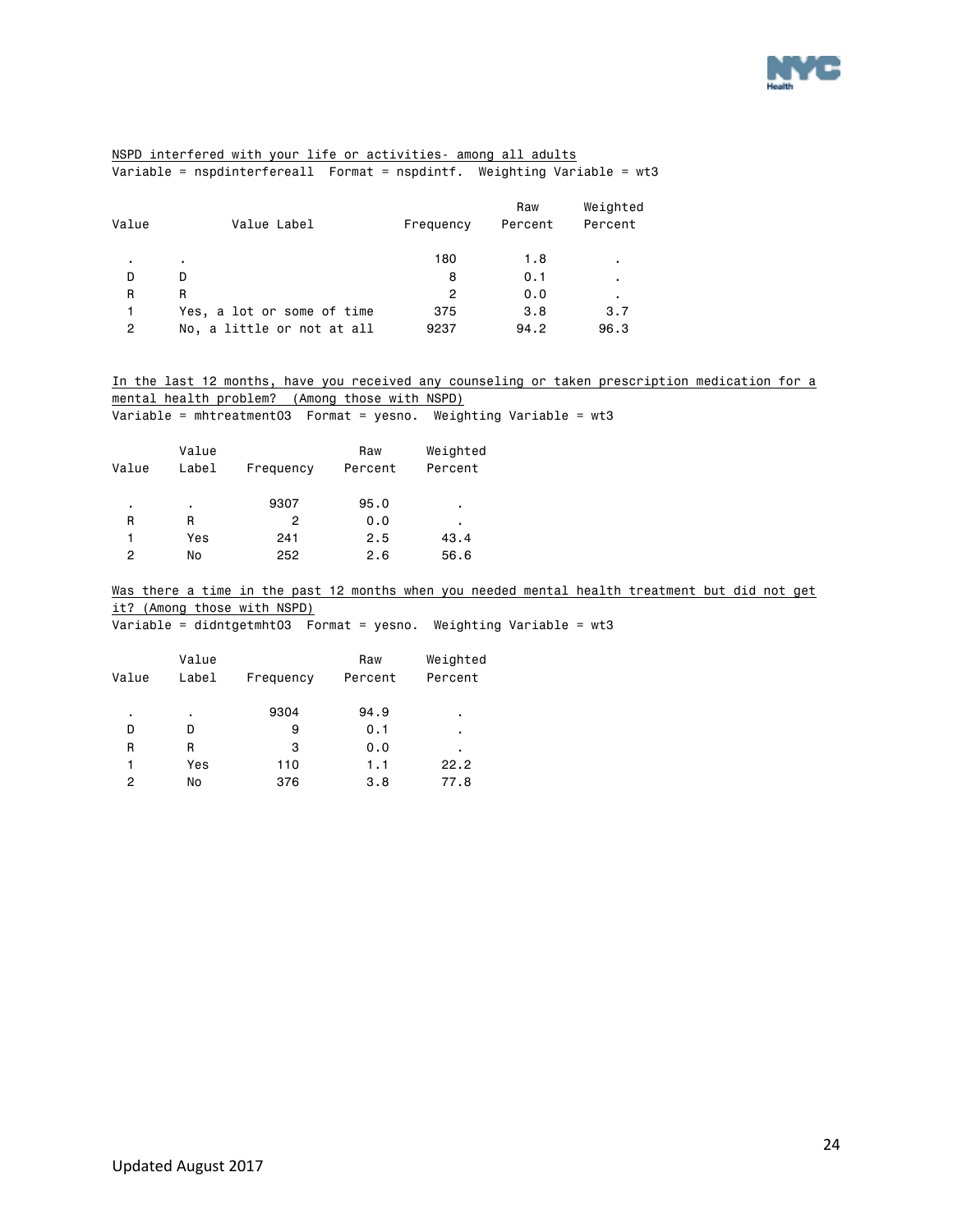

### What is the main reason you did not get treatment? Variable = nottreated Format = mhealth. Weighting Variable = wt3

| Value          | Value Label                         | Frequency      | Raw<br>Percent | Weighted<br>Percent |
|----------------|-------------------------------------|----------------|----------------|---------------------|
|                | ٠                                   | 9698           | 98.9           | ٠                   |
| 1              | Cost                                | 20             | 0.2            | 22.1                |
| 2              | Stigma/shame                        | $\overline{2}$ | 0.0            | 0.9                 |
| 3              | Did not know where to go            | 3              | 0.0            | 2.7                 |
| 4              | Healthcare access problem           | 3              | 0.0            | 2.7                 |
| 5              | Did not want treatment              | 10             | 0.1            | 6.6                 |
| 6              | Did not want to be hospitalized     | 4              | 0.0            | 3.1                 |
| $\overline{7}$ | Time/effort/transportation          | 8              | 0.1            | 9.2                 |
| 8              | Substance abuse                     | 3              | 0.0            | 3.7                 |
| 9              | Don't know/no reason                | 6              | 0.1            | 6.3                 |
| 10             | Did not want to take medications    | 6              | 0.1            | 3.7                 |
| 11             | Thought it would go away on its own | 5              | 0.1            | 5.8                 |
| 12             | Don't believe in drs/no cure        | 5              | 0.1            | 3.7                 |
| 13             | No health insurance                 | 17             | 0.2            | 16.6                |
| 14             | Others/non-specific                 | 12             | 0.1            | 12.9                |

How many close friends or relatives would help with emotional problems or feelings if needed Variable = socialsupport Format = socialsupport. Weighting Variable = wt3

| Value | Value Label      | Frequency | Percent | Percent |
|-------|------------------|-----------|---------|---------|
|       |                  |           |         |         |
| ٠     | ٠                |           | 0.1     | ٠       |
| D     | D                | 260       | 2.7     | ٠       |
| R     | R                | 81        | 0.8     | ٠       |
| 1     | None             | 870       | 8.9     | 9.4     |
| 2     | <b>One</b>       | 666       | 6.8     | 7.0     |
| 3     | Two              | 1099      | 11.2    | 11.5    |
| 4     | Three<br>or more | 6819      | 69.6    | 72.1    |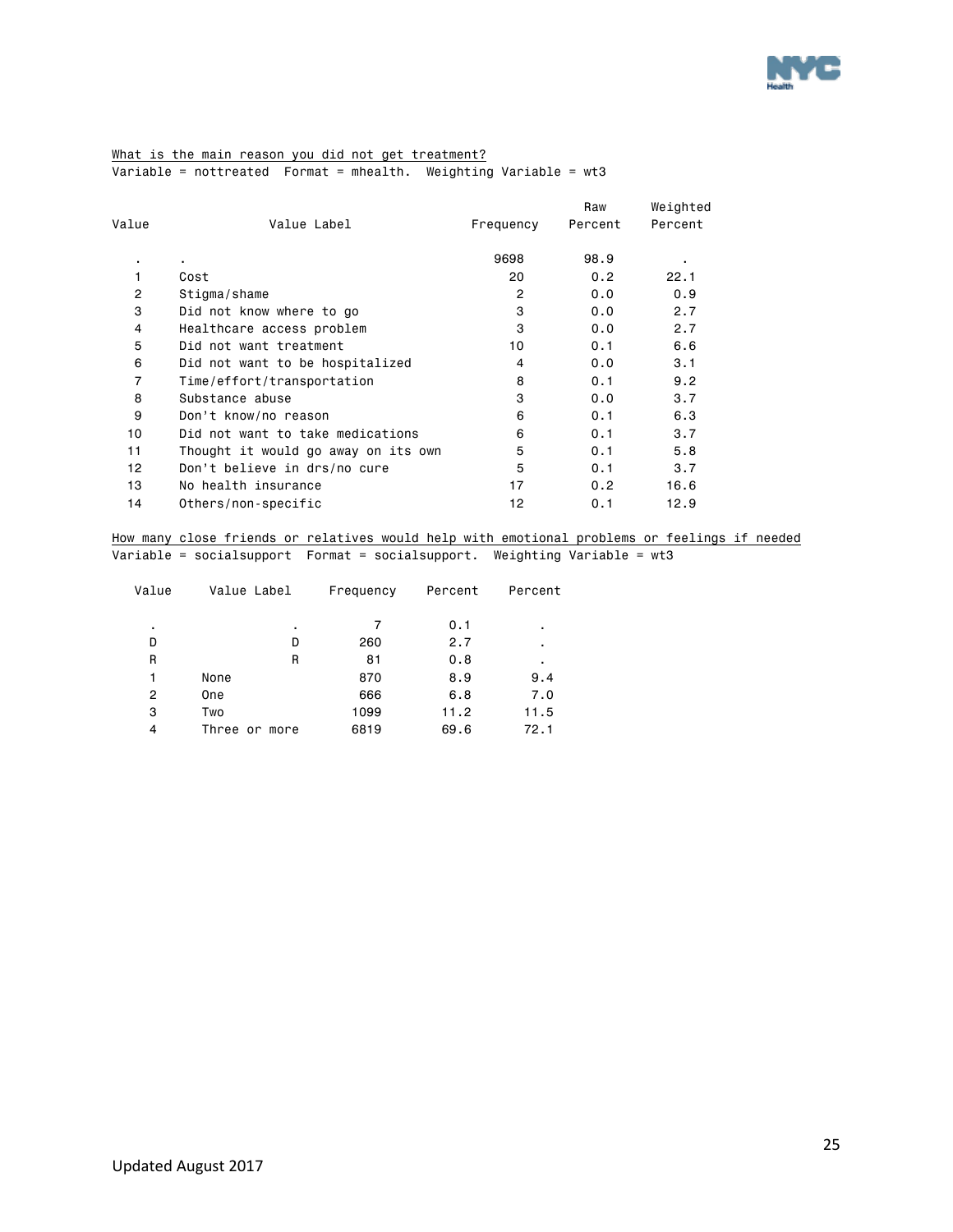

### <span id="page-25-0"></span>**NEIGHBORHOODS**

### United Hospital Fund neighborhoods

 $\overline{\text{Variable}} = \text{uhf34}$  Format =  $\text{uhf34f}$ . Weighting Variable = wt3

|                |                                           |           | Raw     | Weighted |
|----------------|-------------------------------------------|-----------|---------|----------|
| Value          | Value Label                               | Frequency | Percent | Percent  |
| $\mathbf{1}$   | 101 Kingsbridge                           | 235       | 2.4     | 1.2      |
| $\mathbf{2}$   | 102 NE Bronx                              | 281       | 2.9     | 2.3      |
| 3              | 103 Fordham-Bronx Pk                      | 285       | 2.9     | 2.9      |
| 4              | 104 Pelham-Throgs Neck                    | 285       | 2.9     | 3.5      |
| 5              | 105/106/107 South Bronx                   | 451       | 4.6     | 5.5      |
| 6              | 201 Greenpoint                            | 270       | 2.8     | 1.5      |
| $\overline{7}$ | 202 Downtown-Heights-Slope                | 278       | 2.8     | 2.8      |
| 8              | 203 Bed Stuy-Crown Heights                | 288       | 2.9     | 3.6      |
| 9              | 204 East New York                         | 285       | 2.9     | 1.9      |
| 10             | 205 Sunset Park                           | 206       | 2.1     | 1.5      |
| 11             | 206 Borough Park                          | 305       | 3.1     | 3.8      |
| 12             | 207 Flatbush                              | 288       | 2.9     | 3.7      |
| 13             | 208 Canarsie                              | 284       | 2.9     | 2.4      |
| 14             | 209 Bensonhurst                           | 288       | 2.9     | 2.6      |
| 15             | 210 Coney Island                          | 280       | 2.9     | 3.7      |
| 16             | 211 Williamsburg-Bushwk                   | 289       | 2.9     | 2.1      |
| 17             | 301 Washington Heights                    | 316       | 3.2     | 3.3      |
| 18             | 302 Central Harlem                        | 280       | 2.9     | 1.9      |
| 19             | 303 East Harlem                           | 253       | 2.6     | 1.3      |
| 20             | 304 Upper West Side                       | 285       | 2.9     | 3.2      |
| 21             | 305/307 Upper East Side-Gramercy          | 284       | 2.9     | 5.1      |
| 22             | 306/308 Chelsea-Village                   | 306       | 3.1     | 3.1      |
| 23             | 309/310 Union Square-Lower Manhattan      | 371       | 3.8     | 3.2      |
| 24             | 401 LIC, Astoria                          | 291       | 3.0     | 2.9      |
| 25             | 402 West Queens                           | 275       | 2.8     | 6.1      |
| 26             | 403 Flushing                              | 310       | 3.2     | 3.4      |
| 27             | 404/406 Bayside Little Neck-Fresh Meadows | 281       | 2.9     | 2.4      |
| 28             | 405 Ridgewood                             | 287       | 2.9     | 3.2      |
| 29             | 407 SouthWest Queens                      | 299       | 3.1     | 3.3      |
| 30             | 408 Jamaica                               | 277       | 2.8     | 3.5      |
| 31             | 409 SouthEast Queens                      | 286       | 2.9     | 2.5      |
| 32             | 410 Rockaway                              | 249       | 2.5     | 1.3      |
| 33             | 501/502 Northern SI                       | 270       | 2.8     | 2.2      |
| 34             | 503/504 Southern SI                       | 284       | 2.9     | 3.3      |

NOTE: Available with a Data Use Agreement. Please contact [EpiDataRequest@health.nyc.gov](mailto:EpiDataRequest@health.nyc.gov)

Borough of residence

Variable = borough Format = boro. Weighting Variable = wt3

|       |               |           | Raw     | Weighted |
|-------|---------------|-----------|---------|----------|
| Value | Value Label   | Frequency | Percent | Percent  |
|       |               |           |         |          |
|       | Bronx         | 1537      | 15.7    | 15.3     |
| 2     | Brooklyn      | 3061      | 31.2    | 29.7     |
| 3     | Manhattan     | 2095      | 21.4    | 21.0     |
| 4     | Queens        | 2555      | 26.1    | 28.6     |
| 5     | Staten Island | 554       | 5.7     | 5.4      |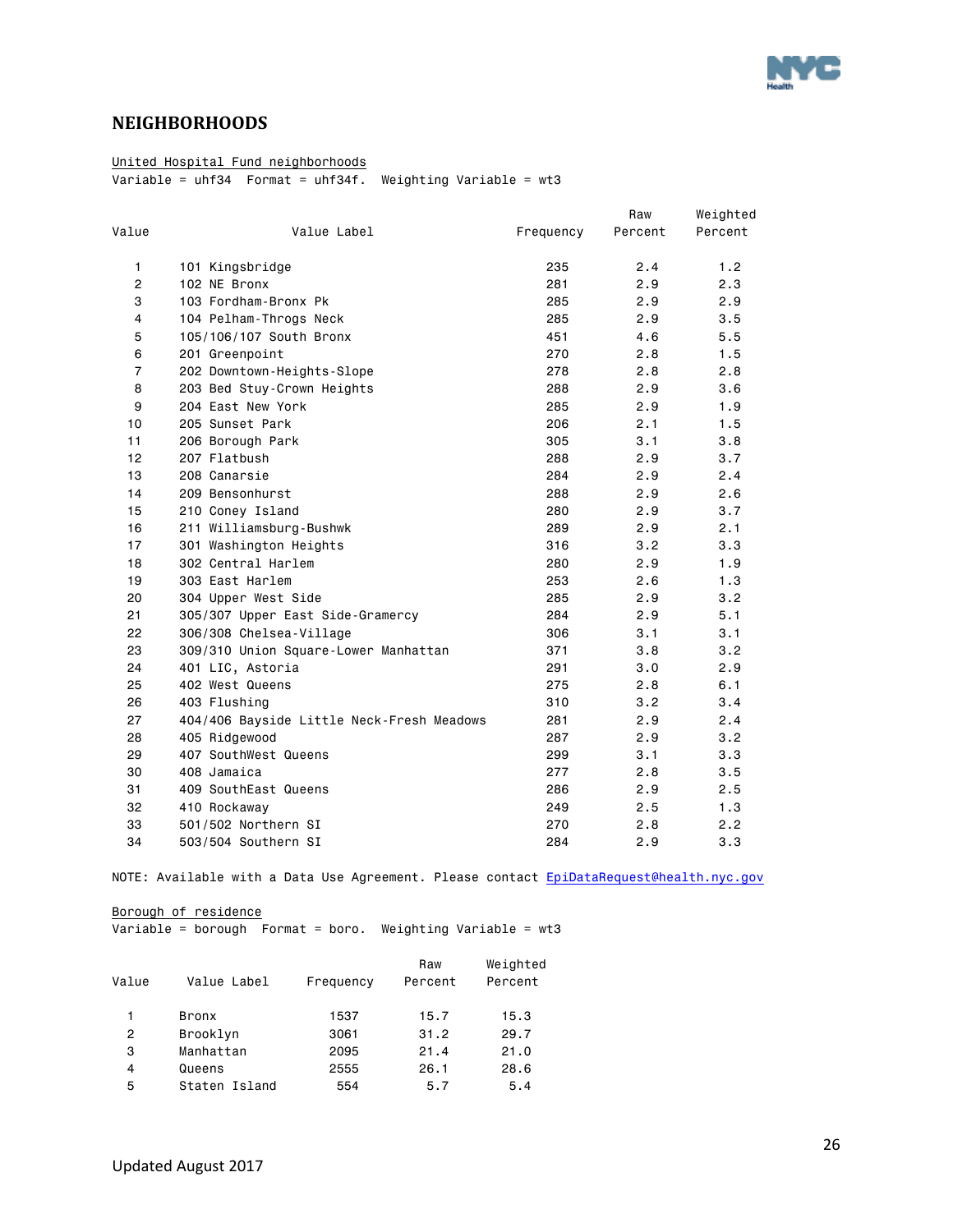

### District Public Health Offices in New York City Variable = dpho Format = dpho. Weighting Variable = wt3

| Value          | Value Label                | Frequency | Raw<br>Percent | Weighted<br>Percent |
|----------------|----------------------------|-----------|----------------|---------------------|
|                | South Bronx                | 451       | 4.6            | 5.5                 |
| $\overline{2}$ | East and Central Harlem    | 533       | 5.4            | 3.1                 |
| 3              | North and Central Brooklyn | 577       | 5.9            | 5.8                 |
| 4              | All Other Neighborhoods    | 8241      | 84.1           | 85.6                |

NOTE: Available with a Data Use Agreement. Please contact [EpiDataRequest@health.nyc.gov](mailto:EpiDataRequest@health.nyc.gov)

### Neighborhood poverty in tertiles: % of UHF <200% FPL, Census 2000 Variable = uhf42pov Format = uhf42pov. Weighting Variable = wt3

| Value          | Value Label          | Frequency | Raw<br>Percent | Weighted<br>Percent |
|----------------|----------------------|-----------|----------------|---------------------|
| 1.             | High pov = $1ow$ inc | 3477      | 35.5           | 30.5                |
| $\overline{2}$ | Med $pow = med inc$  | 3628      | 37.0           | 40.6                |
| 3              | Low pov = $High$ inc | 2697      | 27.5           | 28.9                |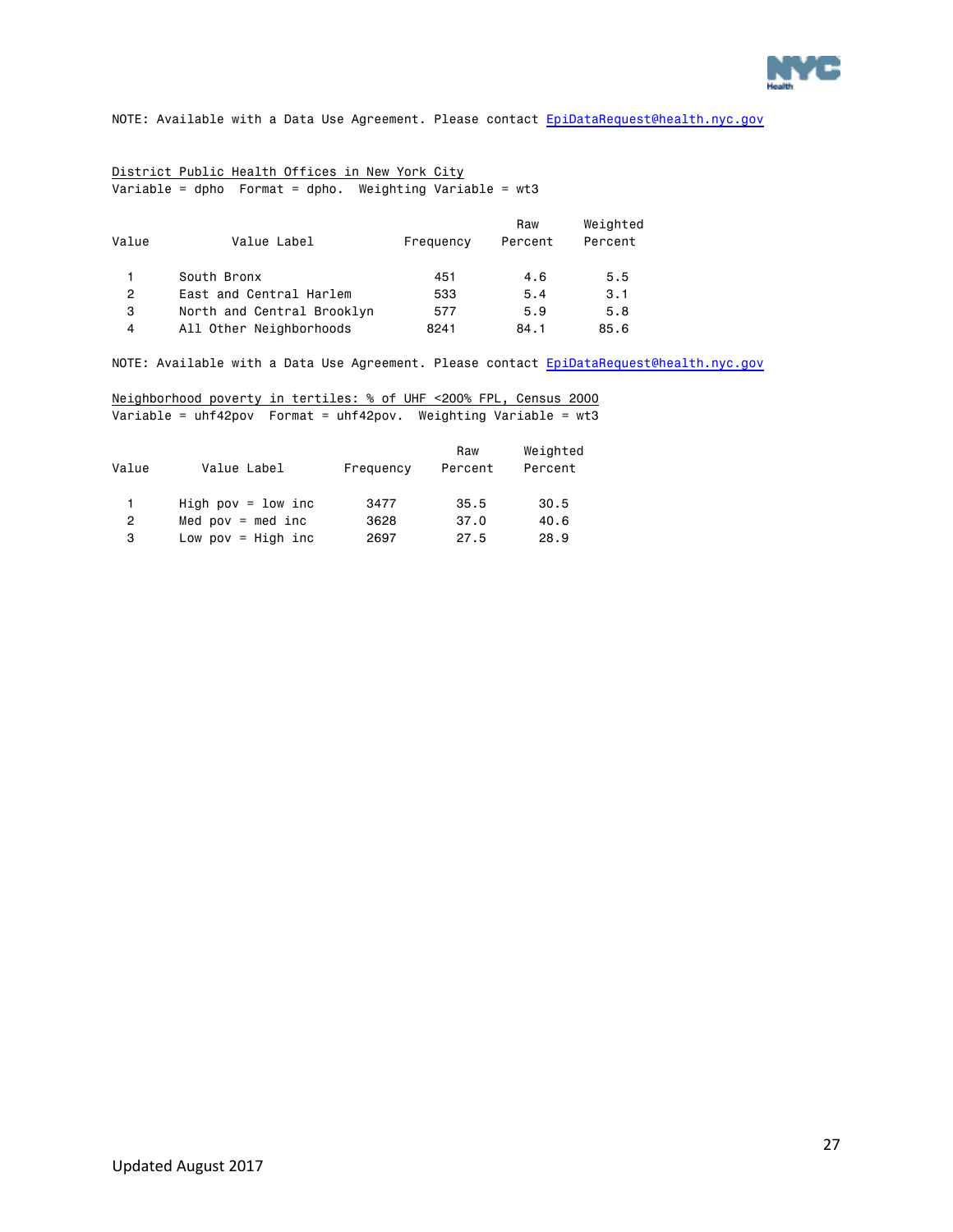

### <span id="page-27-0"></span>**PHYSICAL ACTIVITY**

During the past 30 days, have you walked or bicycled more than 10 blocks as part of getting to and from work, school, public transportation or to do errands? Variable = tenblocks03 Format = wlkbcy. Weighting Variable = wt3

| Value | Value Label           | Frequency | Raw<br>Percent | Weighted<br>Percent |
|-------|-----------------------|-----------|----------------|---------------------|
| D     | D                     | 38        | 0.4            | ٠                   |
| R     | R                     | 4         | 0.0            | $\blacksquare$      |
|       | Yes                   | 5514      | 56.3           | 56.8                |
| 2     | No                    | 4144      | 42.3           | 42.3                |
| 3     | Unable to do activity | 102       | 1.0            | 0.8                 |

During the past 30 days other than your regular job, did you participate in any physical activities or exercises?

Variable = exercise Format = yesno. Weighting Variable = wt3

| Value | Value<br>Label | Frequency | Raw<br>Percent | Weighted<br>Percent |
|-------|----------------|-----------|----------------|---------------------|
| ٠     | ٠              | 6         | 0.1            | ٠                   |
| D     | D              | 11        | 0.1            | ٠                   |
| 1     | Yes            | 6374      | 65.0           | 64.4                |
| 2     | No             | 3411      | 34.8           | 35.6                |
|       |                |           |                |                     |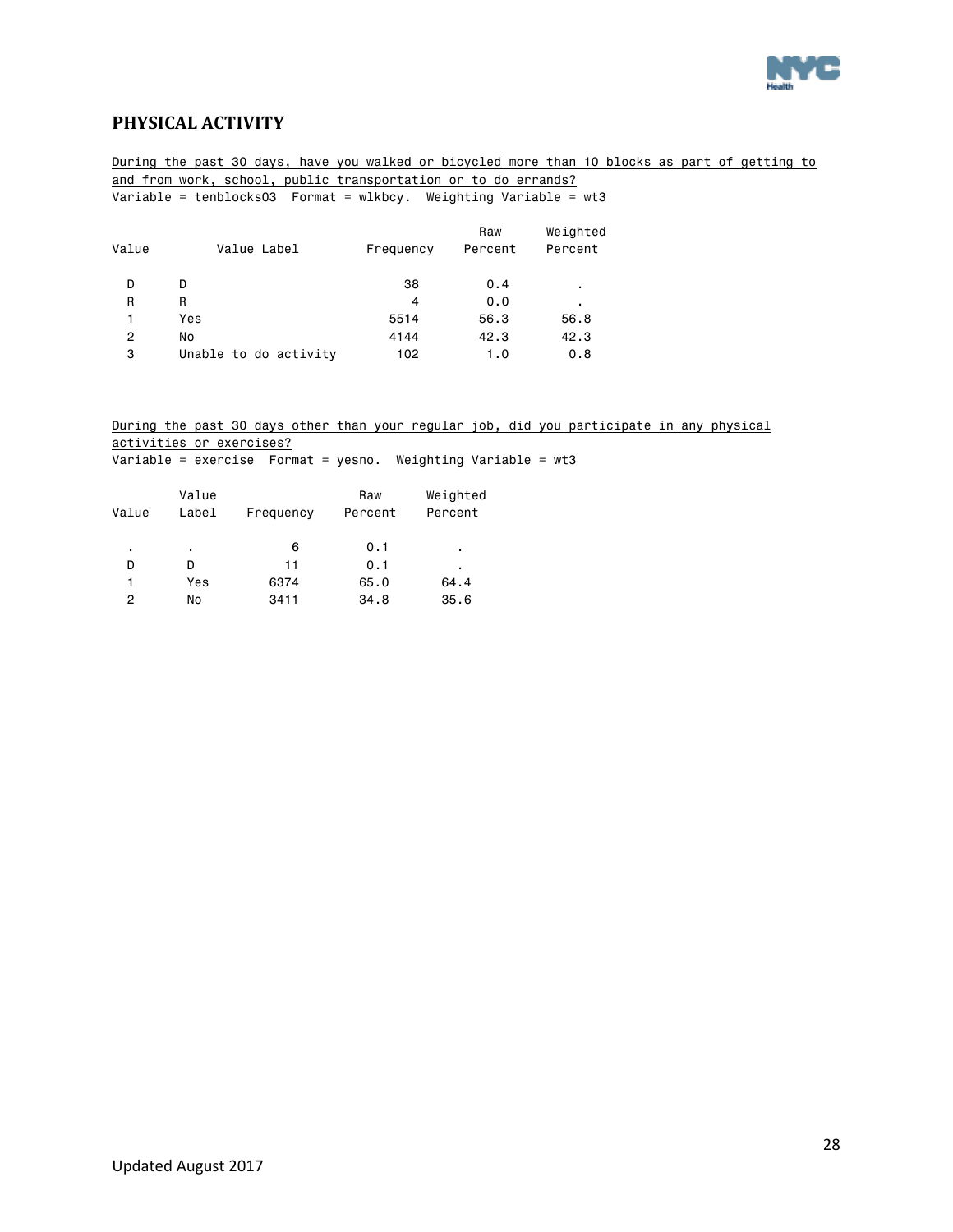

### <span id="page-28-0"></span>**SEXUAL BEHAVIOR**

#### Sexual behavior in the past 12 months

Variable = sexbehav\_active Format = behave. Weighting Variable = wt3

|                |                                      |           | Raw     | Weighted |
|----------------|--------------------------------------|-----------|---------|----------|
| Value          | Value Label                          | Frequency | Percent | Percent  |
| $\blacksquare$ |                                      | 3759      | 38.3    | ٠        |
|                | Homosexual                           | 427       | 4.4     | 7.9      |
| 2              | Bisexual                             | 91        | 0.9     | 1.8      |
| з              | Heterosexual                         | 5314      | 54.2    | 86.6     |
| 4              | Sexually active with incomplete info | 211       | 2.2     | 3.7      |

#### Sexually activite in the past 12 months

Variable = sexuallyactive Format = yesno. Weighting Variable = wt3

| Value | Value<br>Label | Frequency | Raw<br>Percent | Weighted<br>Percent |
|-------|----------------|-----------|----------------|---------------------|
|       |                |           |                |                     |
| ٠     | ٠.             | 1330      | 13.6           | ٠                   |
|       | Yes            | 6043      | 61.7           | 73.7                |
| 2     | No             | 2429      | 24.8           | 26.3                |

#### Total number of sex partners of either gender

Variable = sexpartner Format = partner. Weighting Variable = wt3

| Value | Value Label   | Frequency | Raw<br>Percent | Weighted<br>Percent |
|-------|---------------|-----------|----------------|---------------------|
| ٠     | ٠             | 1330      | 13.6           | ٠                   |
| 1     | None          | 2429      | 24.8           | 26.3                |
| 2     | One           | 4914      | 50.1           | 60.7                |
| 3     | Two           | 512       | 5.2            | 5.5                 |
| 4     | Three or more | 617       | 6.3            | 7.5                 |
|       |               |           |                |                     |

### Women who report having sex with women (among sexually active women only) Variable = wsw Format = yesno. Weighting Variable = wt3

| Value | Value<br>Label | Frequency | Raw<br>Percent | Weighted<br>Percent |
|-------|----------------|-----------|----------------|---------------------|
| ٠     | ٠.             | 6802      | 69.4           | ٠                   |
|       | Yes            | 184       | 1.9            | 7.4                 |
| 2     | No             | 2816      | 28.7           | 92.6                |

#### Women who report having sex with women ONLY (Among sexually active women) Variable = wswexclusive Format = yesno. Weighting Variable = wt3

|       | Value |           | Raw     | Weighted |
|-------|-------|-----------|---------|----------|
| Value | Label | Frequency | Percent | Percent  |
|       |       |           |         |          |
| ٠     | ٠     | 6726      | 68.6    | ٠        |
|       | Yes   | 112       | 1.1     | 4.3      |
| 2     | No    | 2964      | 30.2    | 95.7     |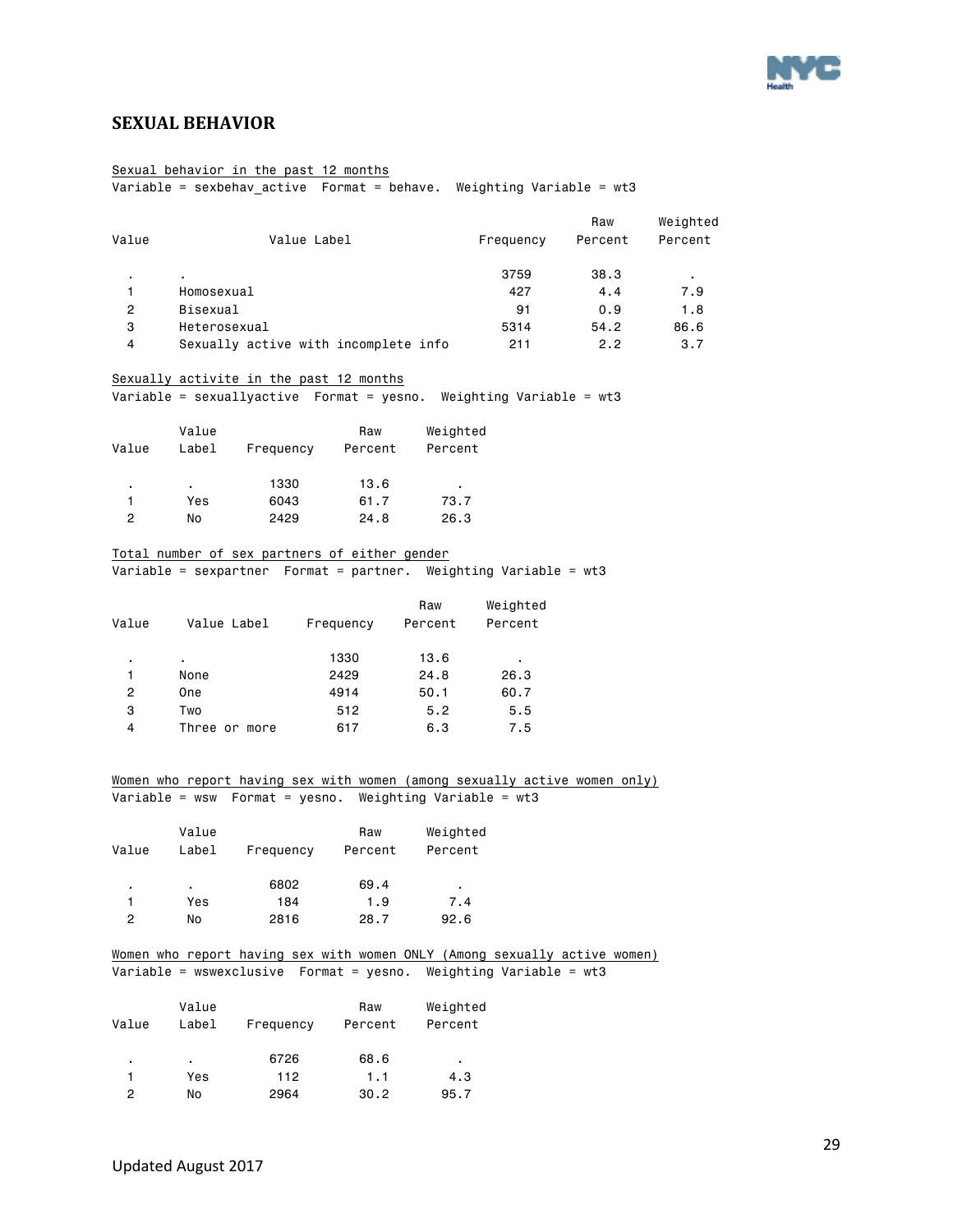

|                |                     |                                                                     |                |                     | Men who report having sex with men (Among sexually active men only)                               |
|----------------|---------------------|---------------------------------------------------------------------|----------------|---------------------|---------------------------------------------------------------------------------------------------|
|                |                     | Variable = $msm$ Format = yesno. Weighting Variable = $wt3$         |                |                     |                                                                                                   |
|                | Value               |                                                                     | Raw            | Weighted            |                                                                                                   |
| Value          | Label               | Frequency                                                           | Percent        | Percent             |                                                                                                   |
|                |                     |                                                                     |                |                     |                                                                                                   |
| $\blacksquare$ | $\sim$              | 6934                                                                | 70.7           | $\blacksquare$      |                                                                                                   |
| 1              | Yes                 | 370                                                                 | 3.8            | 13.8                |                                                                                                   |
| $\overline{c}$ | No                  | 2498                                                                | 25.5           | 86.2                |                                                                                                   |
|                |                     |                                                                     |                |                     |                                                                                                   |
|                |                     |                                                                     |                |                     | Men who report having sex with men ONLY (Among sexually active men)                               |
|                |                     |                                                                     |                |                     | Variable = msmexclusive    Format = yesno. Weighting Variable = wt3                               |
|                | Value               |                                                                     | Raw            | Weighted            |                                                                                                   |
| Value          | Label               | Frequency                                                           | Percent        | Percent             |                                                                                                   |
|                |                     |                                                                     |                |                     |                                                                                                   |
| $\blacksquare$ | $\sim 100$          | 6871                                                                | 70.1           | $\sim$              |                                                                                                   |
| $\mathbf{1}$   | Yes                 | 315                                                                 | 3.2            | 11.3                |                                                                                                   |
| $\overline{2}$ | No                  | 2616                                                                | 26.7           | 88.7                |                                                                                                   |
|                |                     |                                                                     |                |                     |                                                                                                   |
|                |                     |                                                                     |                |                     |                                                                                                   |
|                |                     | The last time you had sex, did you or your partner use a condom?    |                |                     |                                                                                                   |
|                |                     | Variable = $condom03$ Format = $yesno$ . Weighting Variable = $wt3$ |                |                     |                                                                                                   |
|                |                     |                                                                     |                |                     |                                                                                                   |
| Value          | Value<br>Label      | Frequency                                                           | Raw<br>Percent | Weighted<br>Percent |                                                                                                   |
|                |                     |                                                                     |                |                     |                                                                                                   |
| $\blacksquare$ | $\sim$              | 3658                                                                | 37.3           |                     |                                                                                                   |
| D              | D                   | 25                                                                  | 0.3            | ٠                   |                                                                                                   |
| R              | R                   | 101                                                                 | 1.0            | $\blacksquare$      |                                                                                                   |
| 1              | Yes                 | 2163                                                                | 22.1           | 35.0                |                                                                                                   |
| $\overline{c}$ | No                  | 3855                                                                | 39.3           | 65.0                |                                                                                                   |
|                |                     |                                                                     |                |                     |                                                                                                   |
|                |                     |                                                                     |                |                     | The last time you had sex, did you use a condom? (Among those 18-64 with at least one sex partner |
|                | of opposite gender) |                                                                     |                |                     |                                                                                                   |
|                |                     |                                                                     |                |                     | Variable = condomusetrend  Format = yesno. Weighting Variable = $wt3$                             |
|                | Value               |                                                                     | Raw            | Weighted            |                                                                                                   |
| Value          | Label               | Frequency                                                           | Percent        | Percent             |                                                                                                   |
|                |                     |                                                                     |                |                     |                                                                                                   |
|                | $\blacksquare$      | 4591                                                                | 46.8           | $\blacksquare$      |                                                                                                   |
| D              | D                   | 19                                                                  | 0.2            |                     |                                                                                                   |
| R              | R                   | 49                                                                  | $0.5\,$        |                     |                                                                                                   |
| 1              | Yes                 | 1922                                                                | 19.6           | 37.0                |                                                                                                   |
| $\overline{c}$ | No                  | 3221                                                                | 32.9           | 63.0                |                                                                                                   |
|                |                     |                                                                     |                |                     |                                                                                                   |
|                |                     |                                                                     |                |                     | Method used by you or your partner to prevent pregnancy the last time you had sex                 |
|                |                     |                                                                     |                |                     | Variable = contraception03  Format = contrac. Weighting Variable = wt3                            |
|                |                     |                                                                     |                | Raw                 | Weighted                                                                                          |
| Value          |                     | Value Label                                                         | Frequency      | Percent             | Percent                                                                                           |
|                |                     |                                                                     |                |                     |                                                                                                   |

Birth control pills

 $4354$   $44.4$  . D D 81 0.8 . R R<br>1 Birth control pills 581 5.9 11.2

Updated August 2017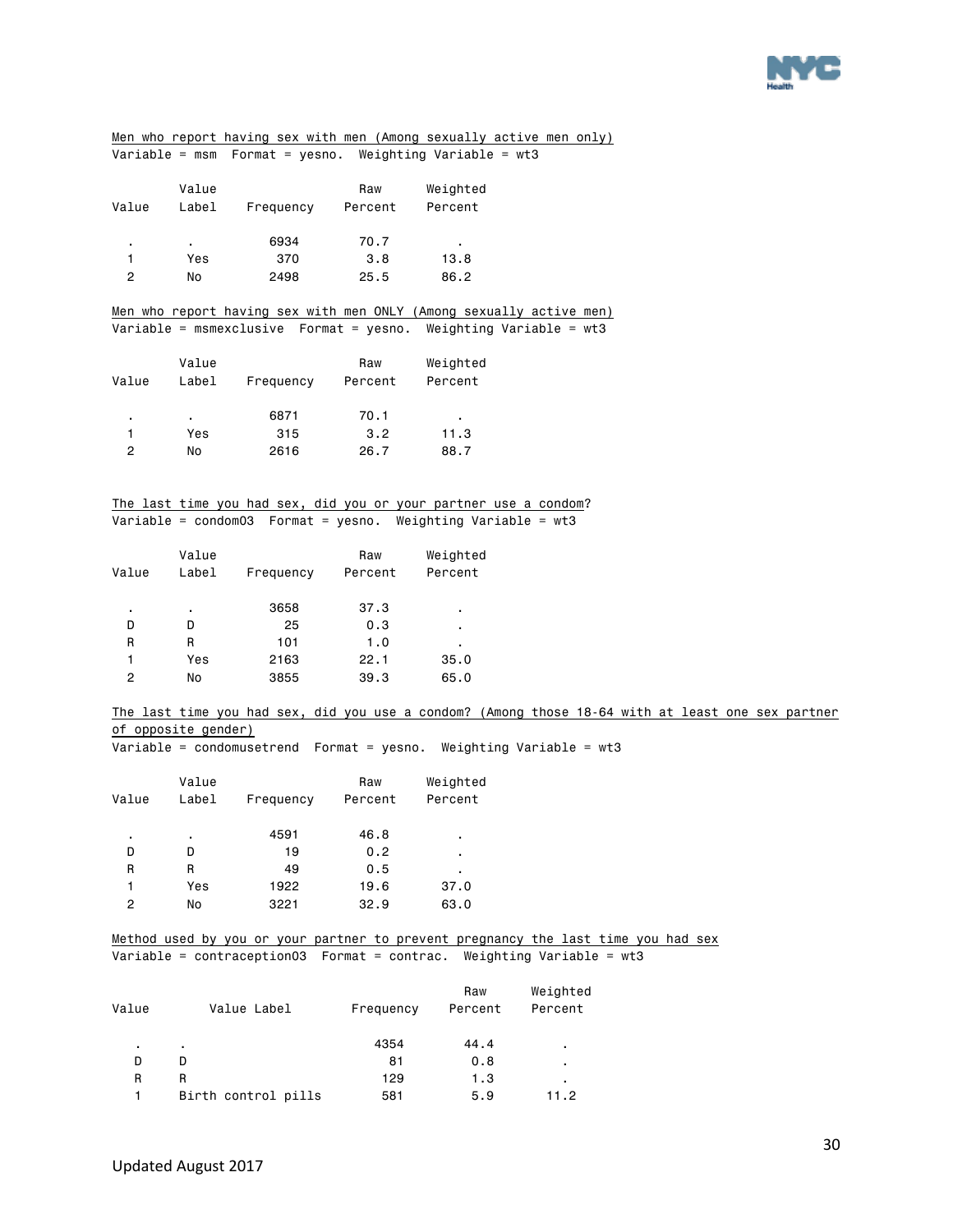

| 2  | Shots              | 58   | 0.6  | 1.3  |
|----|--------------------|------|------|------|
| 3  | Withdrawal         | 56   | 0.6  | 1.0  |
| 4  | Rhythm             | 18   | 0.2  | 0.3  |
| 5  | Foam, jelly, cream | 35   | 0.4  | 0.6  |
| 6  | IUD                | 56   | 0.6  | 0.9  |
| 7  | Norplant           | 7    | 0.1  | 0.1  |
| 8  | Sterilization      | 112  | 1.1  | 2.1  |
| 9  | Other method       | 272  | 2.8  | 5.0  |
| 10 | Not fertile        | 113  | 1.2  | 1.9  |
| 11 | No other method    | 3930 | 40.1 | 75.8 |

### The last time you had sex, did you intend to get pregnant/get your partner pregnant? Variable = intendpreg Format = ipreg. Weighting Variable = wt3

|                |                                             |           | Raw     | Weighted |
|----------------|---------------------------------------------|-----------|---------|----------|
| Value          | Value Label                                 | Frequency | Percent | Percent  |
|                | ٠                                           | 7227      | 73.7    | ٠.       |
| D              | D                                           | 14        | 0.1     | ٠.       |
| R              | R                                           | 84        | 0.9     |          |
|                | Yes                                         | 256       | 2.6     | 10.3     |
| $\overline{2}$ | No, but wouldn't have minded                | 103       | 1.1     | 4.6      |
| 3              | No                                          | 2089      | 21.3    | 83.8     |
| 4              | Already pregnant / partner already pregnant | 29        | 0.3     | 1.3      |

### Has a doctor or other health care professional ever told you that you had genital herpes? Variable = sex12 Format = yesno. Weighting Variable = wt3

|                | Value |           | Raw     | Weighted |
|----------------|-------|-----------|---------|----------|
| Value          | Label | Frequency | Percent | Percent  |
|                |       |           |         |          |
| ٠              | ٠     | 85        | 0.9     | ٠        |
| D              | D     | 75        | 0.8     | ٠        |
| R              | R     | 304       | 3.1     | ٠        |
| 1              | Yes   | 230       | 2.3     | 2.2      |
| $\overline{2}$ | No    | 9108      | 92.9    | 97.8     |

### Has a doctor or other health care professional ever told you that you had genital warts? Variable = sex13 Format = yesno. Weighting Variable = wt3

| Value | Value<br>Label | Frequency | Raw<br>Percent | Weighted<br>Percent |
|-------|----------------|-----------|----------------|---------------------|
| ٠     | ٠              | 85        | 0.9            | ٠                   |
| D     | D              | 90        | 0.9            | ٠                   |
| R     | R              | 299       | 3.1            | ٠                   |
|       | Yes            | 216       | 2.2            | 2.2                 |
| 2     | No             | 9112      | 93.0           | 97.8                |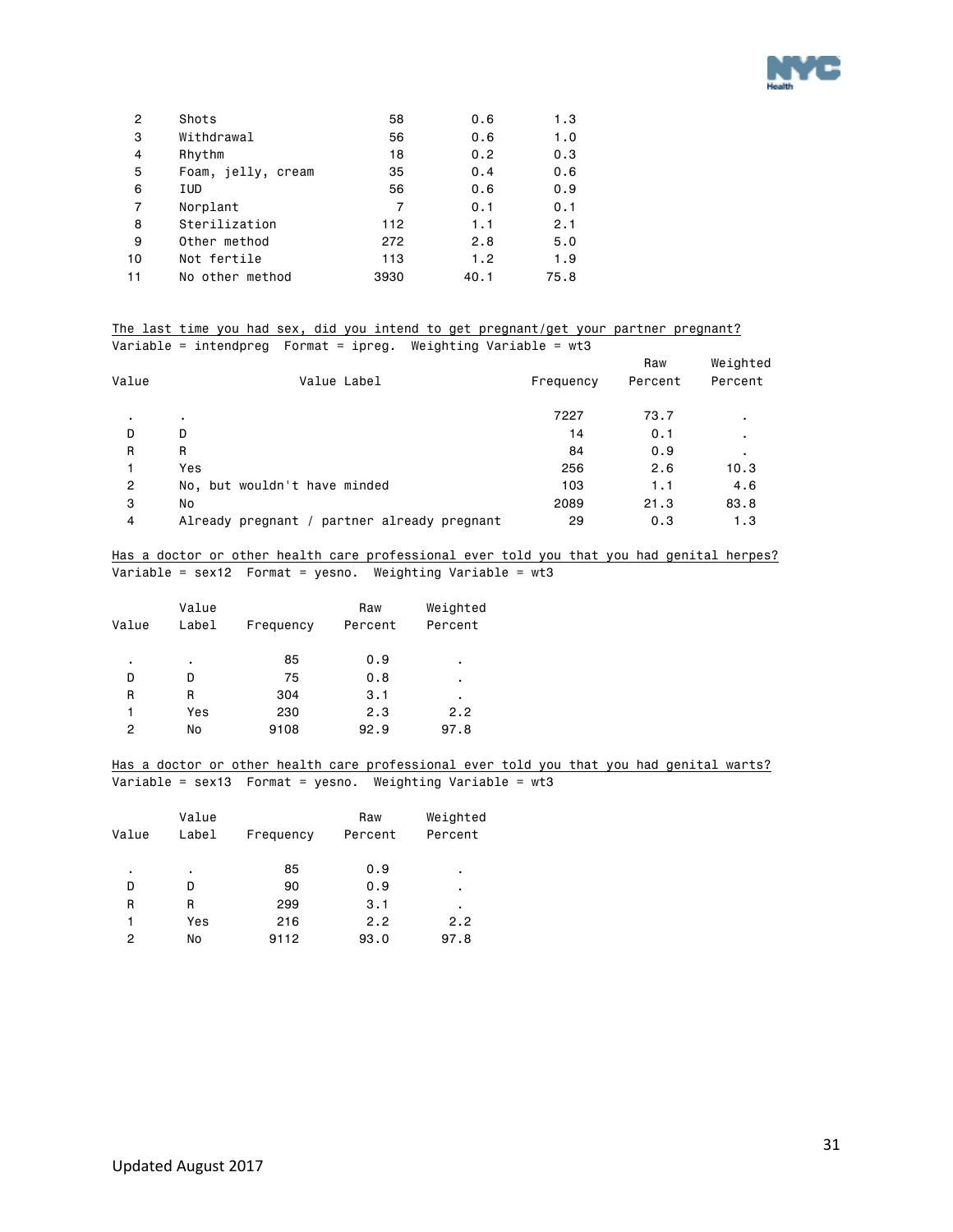

In the past 12 months, has a doctor or other hea health care professional told you that you had gonorrhea?  $\overline{\text{Variable}} = \text{sex14}$  Format = yesno. Weighting Variable = wt3

| Value          | Value<br>Label | Frequency | Raw<br>Percent | Weighted<br>Percent |
|----------------|----------------|-----------|----------------|---------------------|
| ٠              | ٠              | 85        | 0.9            | ٠                   |
| D              | D              | 48        | 0.5            | ٠                   |
| R              | R              | 306       | 3.1            | ٠                   |
| 1              | Yes            | 116       | 1.2            | 1.4                 |
| $\overline{c}$ | No             | 9247      | 94.3           | 98.6                |
|                |                |           |                |                     |

In the past 12 months, has a doctor or other health care professional told you that you had chlamydia?

| Variable = sex15  Format = yesno.  Weighting Variable = wt3 |  |  |  |  |
|-------------------------------------------------------------|--|--|--|--|
|                                                             |  |  |  |  |

| Value | Value<br>Label | Frequency | Raw<br>Percent | Weighted<br>Percent |
|-------|----------------|-----------|----------------|---------------------|
| ٠     | ٠              | 85        | 0.9            | ٠                   |
| D     | D              | 117       | 1.2            | ٠                   |
| R     | R              | 308       | 3.1            | ٠                   |
| 1     | Yes            | 123       | 1.3            | 1.3                 |
| 2     | No             | 9169      | 93.5           | 98.7                |

A doctor/other health professional ever told you that you had genital herpes or genital warts OR past 12 months told you that you had gonorrhea or chlamydia? Variable = anystd Format = yesno. Weighting Variable = wt3

| Value | Value<br>Label | Frequency | Raw<br>Percent | Weighted<br>Percent |
|-------|----------------|-----------|----------------|---------------------|
| ٠     | ٠              | 605       | 6.2            | ٠                   |
|       | Yes            | 546       | 5.6            | 5.8                 |
| 2     | No             | 8651      | 88.3           | 94.2                |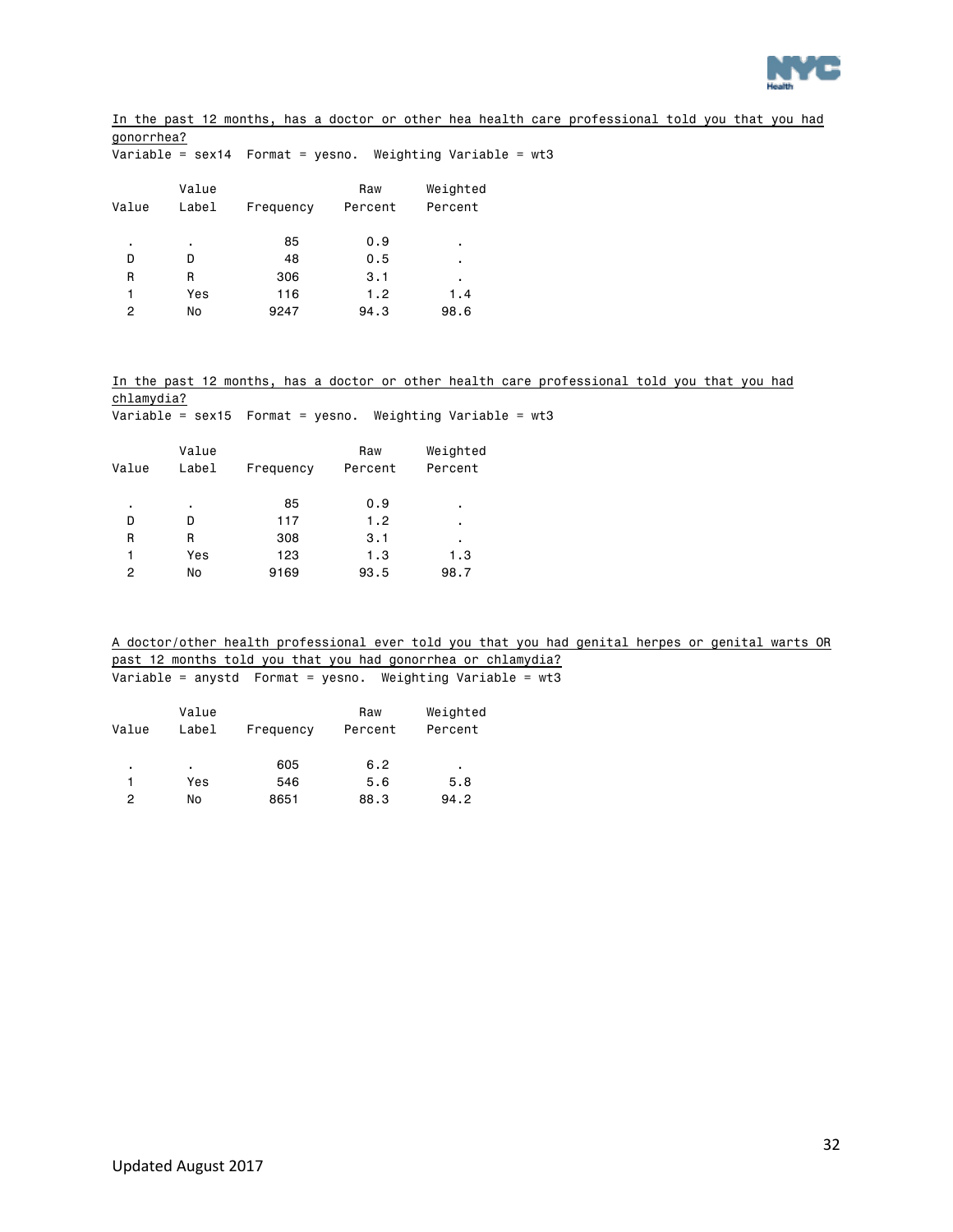

### <span id="page-32-0"></span>**SMOKING**

|                | Which statement best describes the rules about smoking inside your home? |           |         |          |
|----------------|--------------------------------------------------------------------------|-----------|---------|----------|
|                | Variable = homesmokerule  Format = hmsmkrul. Weighting Variable = wt3    |           |         |          |
|                | Value                                                                    |           | Raw     | Weighted |
| Value          | Label                                                                    | Frequency | Percent | Percent  |
| D              | D                                                                        | 37        | 0.4     | ٠        |
| R              | R                                                                        | 11        | 0.1     | ٠        |
| 1              | Not allowed anywhere                                                     | 6253      | 63.8    | 64.1     |
| $\overline{2}$ | Allowed some places, sometimes                                           | 1376      | 14.0    | 14.3     |
| 3              | Allowed anywhere                                                         | 309       | 3.2     | 3.0      |
| 4              | No rules in home                                                         | 1816      | 18.5    | 18.2     |

## <span id="page-32-1"></span>**Additional variables (updated January 2014)**

| Variable name       | Description                                                    | <b>Values</b>                | N.       |
|---------------------|----------------------------------------------------------------|------------------------------|----------|
| Neighpovgroup4 2000 | Standard Agency area-based                                     | $1 = Low powerty (-10%)$     | 1948     |
|                     | poverty measure, based on %                                    | $2$ = Medium poverty (10-    | 3235     |
|                     | of population in respondent's                                  | $< 20\%$ )                   |          |
|                     | zip code living below 100% of<br>the FPL (based on Census 2000 | $3 = High powerty$           | 2241     |
|                     | poverty definition)                                            | $(20=<30)$                   |          |
|                     |                                                                | $4 = \text{Very high power}$ | 2375     |
|                     | Updated definition where zip                                   | $(>=30\%)$                   |          |
|                     | codes with zero poverty                                        | $=$ missing                  | 3        |
|                     | denominator are set to                                         |                              |          |
|                     | missing.                                                       |                              |          |
| age21up             | 3 level agegroup category for                                  | $1 = 21 - 44$ yrs            | 4828     |
|                     | 21yrs and over                                                 | $2 = 45 - 64$ yrs            | 2987     |
|                     |                                                                | $3 = 65 + yrs$               | 1618     |
|                     |                                                                | $. =$ Missing/not            | 369      |
|                     |                                                                | applicable                   |          |
| emp3                | 3 level employment status                                      | $1 = Emploved$               | 5901     |
|                     |                                                                | 2=Unemployed                 | 897      |
|                     |                                                                | 3=Not in labor force         | 2914     |
|                     |                                                                | .d=Don't know                | 49       |
|                     |                                                                | .r=Refused                   | 37       |
|                     |                                                                | $. = Missing$                | 4        |
| insure5             | 5 level type of health                                         | 1=Private                    | 4607     |
|                     | insurance coverage                                             | 2=Medicare                   | 1194     |
|                     |                                                                | 3=Medicaid                   | 2363     |
|                     |                                                                | 4=Others                     | 466      |
|                     |                                                                | 5=Uninsured                  | 1119     |
|                     |                                                                | .d=Don't know                | $\Omega$ |